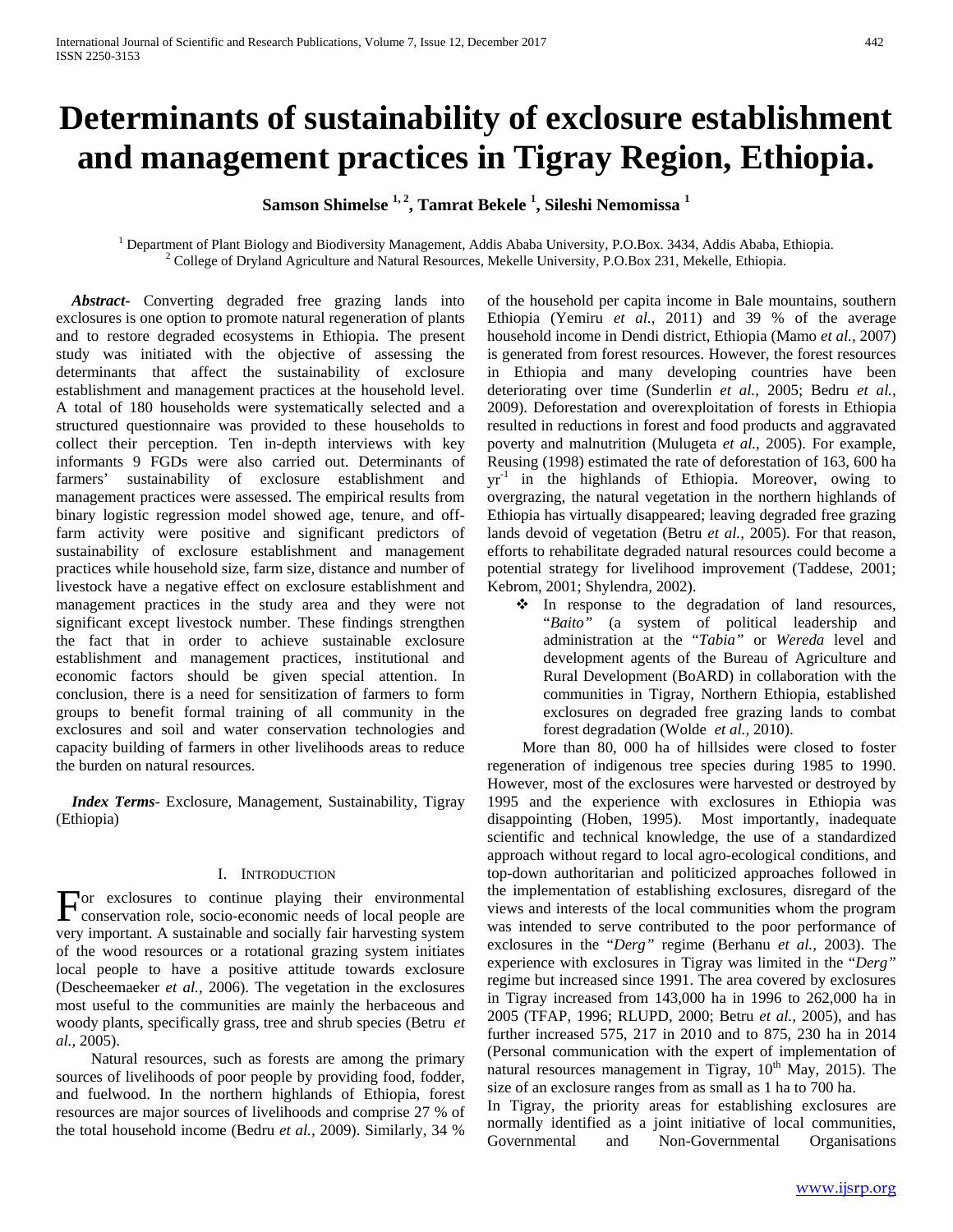(Descheemaeker *et al.,* 2006). Most importantly, development agents of BoARD and the "*Baito"* are involved in identifying areas to be closed. The final decision was made at a general meeting of the community. Farmer's mobilization for establishing exclosure and devising rules for managing exclosures in Tigray is deeply rooted in the political struggle of the Tigray People Liberation Front (TPLF) and follows participatory process in most cases (Chisholm, 1998; Berhanu *et al.,* 2003). The negative experiences in managing exclosures using top-down approaches in the "*Derg*" regime and the encouragement of TPLF towards empowering local governance contributed to the more participatory approaches in managing exclosures with locally devised rules. However, Segers *et al.,* (2008) pointed out that the mobilization of farmers in central Tigray tends towards convincing farmers to implement the development programs of the government in central Tigray and was not participatory.

 There is an ongoing debate in the literature of communal resources management regarding the more relevant institutional arrangements for improving rural livelihoods using the available communal resources (Ostrom, 1990). The debate encompasses views that romanticise the effectiveness of village rules and considering village rules as solutions to most problems in managing communal resources at low transaction costs. On the contrary, there are views that undermine the effectiveness of village rules in facilitating users to have common goals towards managing communal resources in a sustainable manner (Campbell *et al.,* 2001; Makepe, 2006). Neither of these extreme views could contribute to solving the challenges in the management of exclosures on its own under the rural context of Tigray, Ethiopia. There is a general consensus among researchers on the need of effective village rules such as taboos to manage forest resources and to enhance socio-ecological benefits (Chisholm, 1998; Betru *et al.,* 2005). This need becomes so critical, because of the built-up weakness of village rules in Tigray owing to a long history of war, political uncertainty, and government interventions (Yohannes and Waters-Bayer, 2007).

Most of these studies documented positive environmental and socio-economic outcomes from the establishment of exclosures on degraded free grazing lands. In particular, Nyssen *et al.,* (2009) found that the natural resources in northern Ethiopia was very degraded in 1868, but has shown a remarkable improvement since then as an outcome of the large-scale implementation of afforestation and terracing activities. Exclosures were also implemented as part of this large-scale land rehabilitation works and contribute to the improved forest resources. We suppose that such positive outcomes could result from the village rules that are used in managing the exclosures. However, studies are lacking on the relevant institutional arrangements that ensure the sustainable management of exclosures. This lack of evidence exists despite the fact that more than three decades have passed since the establishment of most of the exclosures in Tigray. Particularly, the effectiveness of village rules with the goal of promoting sustainable management of exclosures was ignored and not explored well because most of the researchers were emphasizing on the biophysical impacts of exclosures. This information is, however, critical for managing exclosures in Tigray in a sustainable manner.

 Consequently, in-depth analysis of the effectiveness of village rules in managing exclosures becomes crucial for reinforcing sustainability outcomes such as preventing forest degradation and achieving equal benefit sharing among users. We considered forest degradation, conflicts among users over natural resource use, and meeting high expectations of users to realize economic benefits from exclosures as important challenges in the management of exclosures and evaluated the effectiveness of village rules by examining their roles in addressing those challenges. Therefore the following project was initiated with the objective of assessing the determinants that affect the sustainability of exclosure establishment and management practices at the household level.

#### II. MATERIAL AND METHODS

# **2.1. Study area**

 Tigray Region has five administrative zones, which are further sub-divided into 35 *Woredas* (districts). The study was conducted in three *Woredas/*districts of Tigray (12° - 15° N latitude and 36° 30' - 40° 30' E longitude), the northernmost region of Ethiopia (Figure 1). The specific study area was selected based on criteria's from the list of districts of the region that have had greater than twenty-five years age area exclosures with different management and utilization system. The wide variety of altitude (range between 1400 and 2900), the age of exclosures (vary between 1 and 25 years), size of exclosures (differ from 8 to 125 hectares), proportion of exclosure, and distance from residence (vary in the range 0.5 to 9 kilometers). Fair accessibility is also under consideration.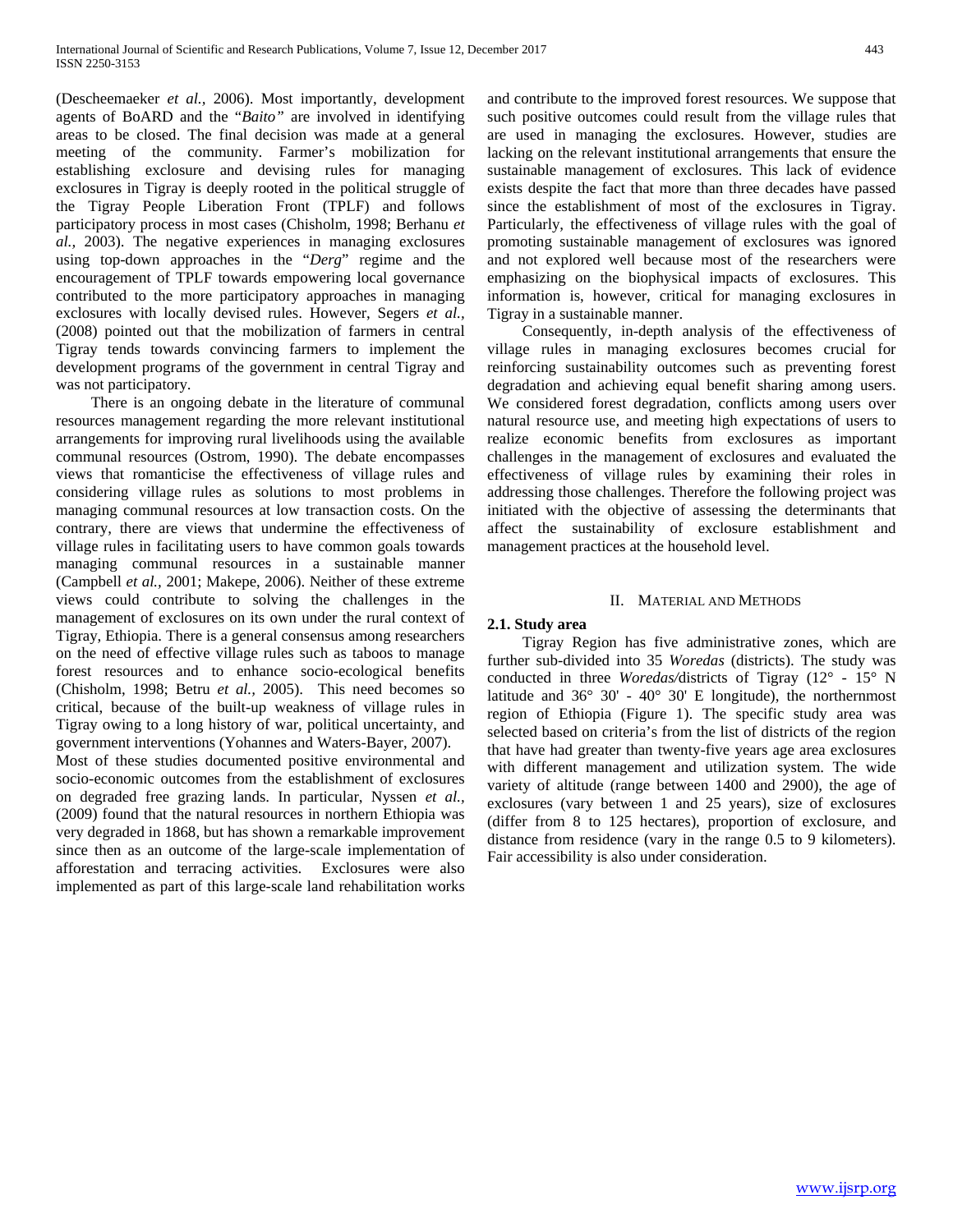

**Figure 1. Map of Selected** *Kebeles* **of the Study areas.**

### **2.2. Topography**

 The topography of the areas comprises several forms from high slope to flat, ragged and deep gorges and gullies. Most of the areas were characterized by cleared forest and considered as the most degraded and eroded area in the previous time. The topography of Tigray contains the three main traditional divisions of arable Ethiopia: the *Kolla* – lowlands (c1400-1800 meters above sea level) with relatively low rainfall and high temperatures; the *Woina dega* – middle highlands (c1800-2400 m.a.s.l.) with medium rainfall and medium temperatures; *Dega* – highlands (c2400-3400 m.a.s.l.) with somewhat higher rainfall and cooler temperatures.

### **2.3. Climate**

 Analysis of the meteorological data showed that the mean annual temperature for Raya Azebo was  $20.8\text{ °C}$  and the mean minimum and maximum were 11.8 and  $33.5^{\circ}$ C respectively. The hottest months are April and June, while coldness is from September to December. The mean annual rainfall is 604 mm, which varied greatly from year to year. Generally, the study area has bimodal rainfall pattern, with low rainfall from February to May and the main rainy season (June – September). Kilite Awulaelo *Woreda* average daily air temperature of the area ranges between  $8^0C$  and  $30.1^0C$  with a mean of 19.7<sup>0</sup>C. The mean annual rainfall of the area is about 610 mm. Kilite Awulaelo *Woreda* has unimodal rainfall pattern.

#### **2.4. Site Selection**

 The study was conducted in Raya Azebo *Woreda* (Genete, Hawelti, Mehoni *Kebeles*), Atsbi Womberta *Woreda*-(Hadinet, Kelesha Emene, Haikmeshal *Kebeles*), and Kilte Awelaelo *Woreda*-Kihen, Negash, Abreha We Atsbeha *Kebeles*) located in Southern and Eastern parts of Tigray region (Figure 1). The *Kebeles* demonstrate degraded vegetation and soils and differ in elevation, rainfall, agro-ecology, access to the main road, distance to regional capital, population distribution and density and lithology.

#### **2.5. Population and economic activities**

 Mixed crop-livestock farming is the dominant farming system of the *Woredas*. The main livestock in Raya Azebo are cattle, sheep, goats, and camel. Livestock provides draught power, transport, food, and income. Pasture is available in free grazing lands. Crop residue (mainly the stalk of maize and sorghum and straw from *teff* and barley) and chopped cactus are used to feed cattle whenever there is a severe shortage of feed during the dry season. The total population of the Raya Azebo *Woreda* was 161, 394 of which 80, 193 (49.7%) were males and 81, 201 (50.3%) were females. With regard to farm households, the number of male-headed households (MHHs) and femaleheaded households (FHHs) were 18,201 and 18,334, respectively and a total of 36,541 (*WoFED* report, 2016).

 Distribution of land was done based on the fertility status of the soil (fertile, less fertile, moderately fertile), and the functional category of the plot (field plot and backyard plot). Concerning the landholding size in the area, it is estimated that a household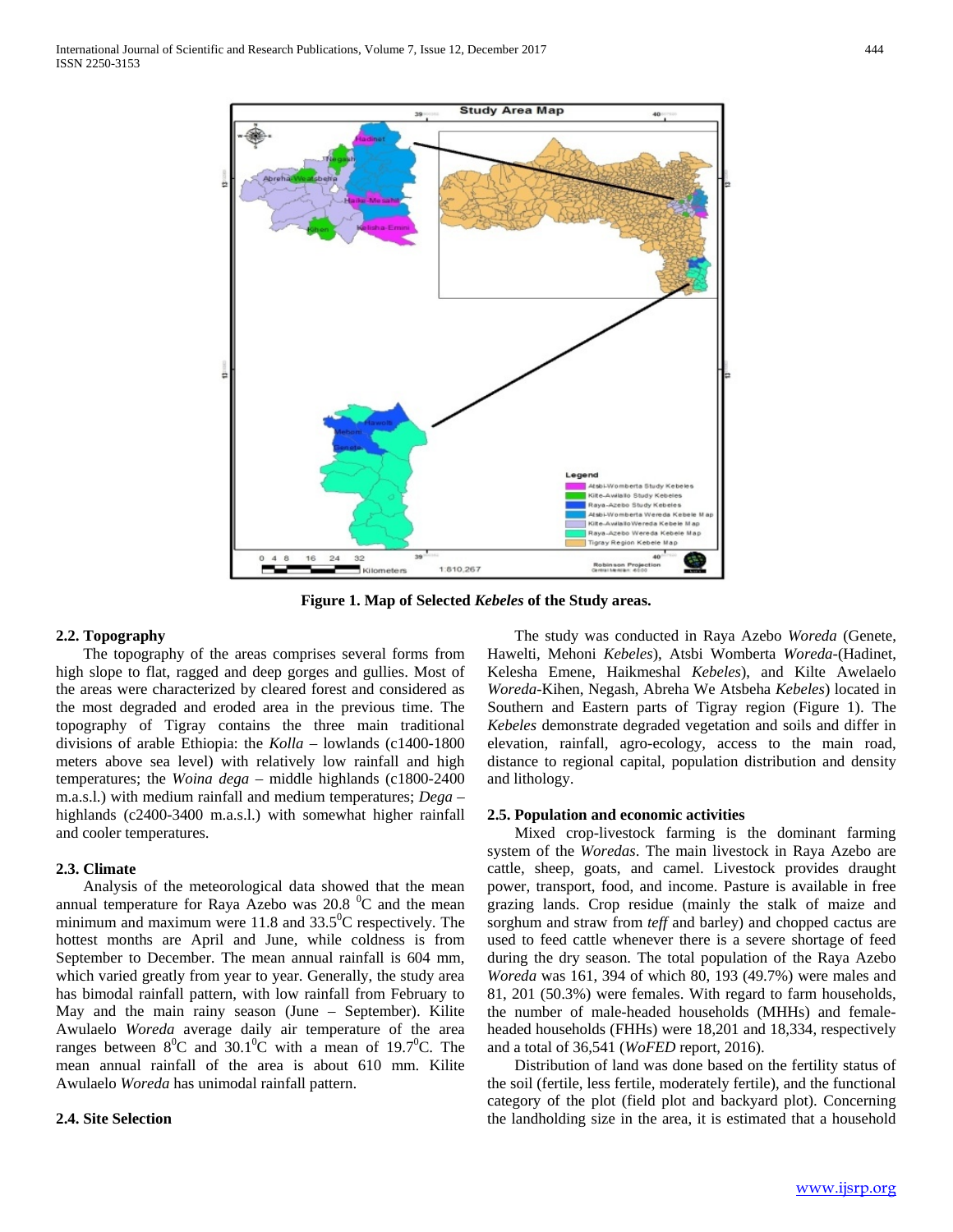has 0.84 ha on average. Crops are produced in rain-fed agriculture mainly for subsistence purpose.

 Even in some areas the prevalence of a bimodal rainfall pattern is common, the system of double cropping (production of two crops on the same plots of land in a year) is not practiced both on the highlands and lowlands except in irrigated land. Manuring and crop rotation are practiced very rarely. Diversion of floods and water harvesting mechanisms are also practiced, especially in the lowlands where rainfall is relatively scarce.

 Livestock husbandry is an integral part of the mixed farming system in the study area. Among the various livestock reared, cattle constitute the highest proportion (61.5%) (Zenebe *et al.,* 1998). Other important domestic animals next to cattle in the order of quantity and importance are sheep (20.3%) and goats (10.5%). Donkeys, horse, mules, and camels are the most important means of transport for the rural households. In general, the livelihood of the livestock family depends on natural vegetation and crop residues. The use of tree parts as fodder is very limited in the study area. "Hizaeti" and "Mewaya" or "Mewcha" are the two most practiced traditional systems of grazing in the area. These are common pool natural resources management systems or a common grazing place designated particularly for oxen and cattle other than oxen respectively.

The total population of the Kilte Awelaelo *Woreda* is estimated at 164, 743 of these 80, 943 (49.1%) are male and 83, 800 (50.9%) are female in the year 2015 (*WoFED* report, 2016). Out of the total population, about 90.46% of the population is living in rural areas and 9.54% is living in urban areas. Average family size is five and population density of the district is 87.4 people per square kilometer. Like in the other drought-prone areas of the region, agriculture in Kilte Awelaelo is only subsistence, which is unable to secure adequate food supply, and cash for the farm households` yearly expenditures. Farmers grow different food and cash crops and rear livestock including beekeeping and poultry. The dominant crops grown in the area include *Triticum aestivum* (wheat), *Hordeum vulgare* (barley), hanfets (wheat and barley mixture) and *Eragrostis tef* (teff).

 According to the recent *Woreda* population reports, the estimated total number household heads in the Atsbi Wemberta *Woreda* was 24, 398, with total population of 156, 632 of which 74, 238 (47.4%) male and 82, 394 (52.6%) female in 2015 (*WoFED,* 2016). Under normal conditions, rain starts around the last days of June. As a result of all these, Atsbi Wemberta is one of the drought-prone *Woredas* in the Tigray region. The area receives bimodal rainfall: *Belg* (short rains) from Mach to April and *Meher* (long rainy season) from June to August. The short rainy season is not reliable enough for crop production except for growing grass for livestock. Nearly all the cereals and legumes are planted during the main rain.

 Despite the large population of livestock*,* livestock productivity is low as in many other parts of Tigray. The population of livestock in Atsbi Womberta *Woreda* is 61, 429; 83, 870; 22, 266 and 20, 771 heads of cattle, sheep, goats, and equines, respectively. The number of poultry is estimated at about 58, 085. Out of the cattle population, there are an estimated 16, 319 drought oxen. On the other hand, there are 7, 739 beehives of which 3, 986 are modern ones. The population of livestock in Raya Azebo is 165, 655; 22, 180; 22, 931 and 28, 102 heads of cattle, sheep, goats, and equines respectively. The

number of poultry is estimated at about 65, 475. On the other hand, there are 9, 411 beehives of which 4,314 are modern ones. The population of livestock in Kilte Awelaelo is 86, 645; 33, 947; 27, 202 and 14, 568 heads of cattle, sheep, goats, and equines, respectively. The number of poultry is estimated at about 49, 043. On the other hand, there are 5, 822 beehives of which 2, 142 are modern ones (*WoFED*, 2016).

 Mixed crop-livestock farming is the backbone of the livelihoods of households in all the study sites. Major cultivated crops include *Triticum aestivum* (wheat), *Hordeum vulgare* (barley), *Vicia faba* (faba bean), *Sorghum bicolor* (Sorghum) and *Eragrostis tef* (teff). The villages are characterized by low and erratic rainfall, drought, and land degradation, as are most other parts of Tigray. Like more than 85% of the Ethiopian population, the residents of the study area live in rural areas and depend on land resources including forests and grazing lands for their livelihoods (CSA, 2008).

# **2.6. Sampling of respondents for the socio-economic study and considerations in group discussions.**

 Reconnaissance field survey was made to obtain an overview of the study sites, followed by a detailed preliminary survey. The data for the study was collected from primary sources. The main source of primary data was a household survey that was conducted from May 2016 to July 2016 using a structured survey questionnaire. The respondents for individual interviews were chosen by using purposive sampling technique, as suggested by Patton (2002), in order to select specific elements of a population that are believed to represent the range of variation expected in a population. Purposive sampling technique methods were used to select both study sites and households. Observation and structured questionnaire were employed to collect information related to households' perception of the role of exclosures.

 The criteria we used for selecting the respondents were: villagers who were involved in the decision-making process for instance in demarcating the area to establish exclosures, who have first-hand information about the establishment of rules and enforcing rules in managing exclosures. Moreover, we included villagers that live near and far from the exclosures, and also farmers in the neighboring villages. For the purpose of this study, the heads of the selected households (usually the household head is implicitly assumed to be the decision maker in sustainability studies) were interviewed using a structured questionnaire which covers a broad range of personal, social, economical, institutional, and plot level issues relevant to the process of sustainability exclosure establishment and management practices or the instruments including questions related to the background information of the households such as socio-economic variables to determine the key predictors that differentiate household's strategy choice and choice of natural resource management and conservation.

 Two initial meetings, 10 in-depth interviews with key informants including village administrators and guards of exclosures were conducted. In addition, 9 focus group discussions with men and women subgroups, ranging in size from five to seven participants, were carried out. Besides, the performances of area exclosures on biophysical qualities of the areas were noticed and recorded by observation. Furthermore, for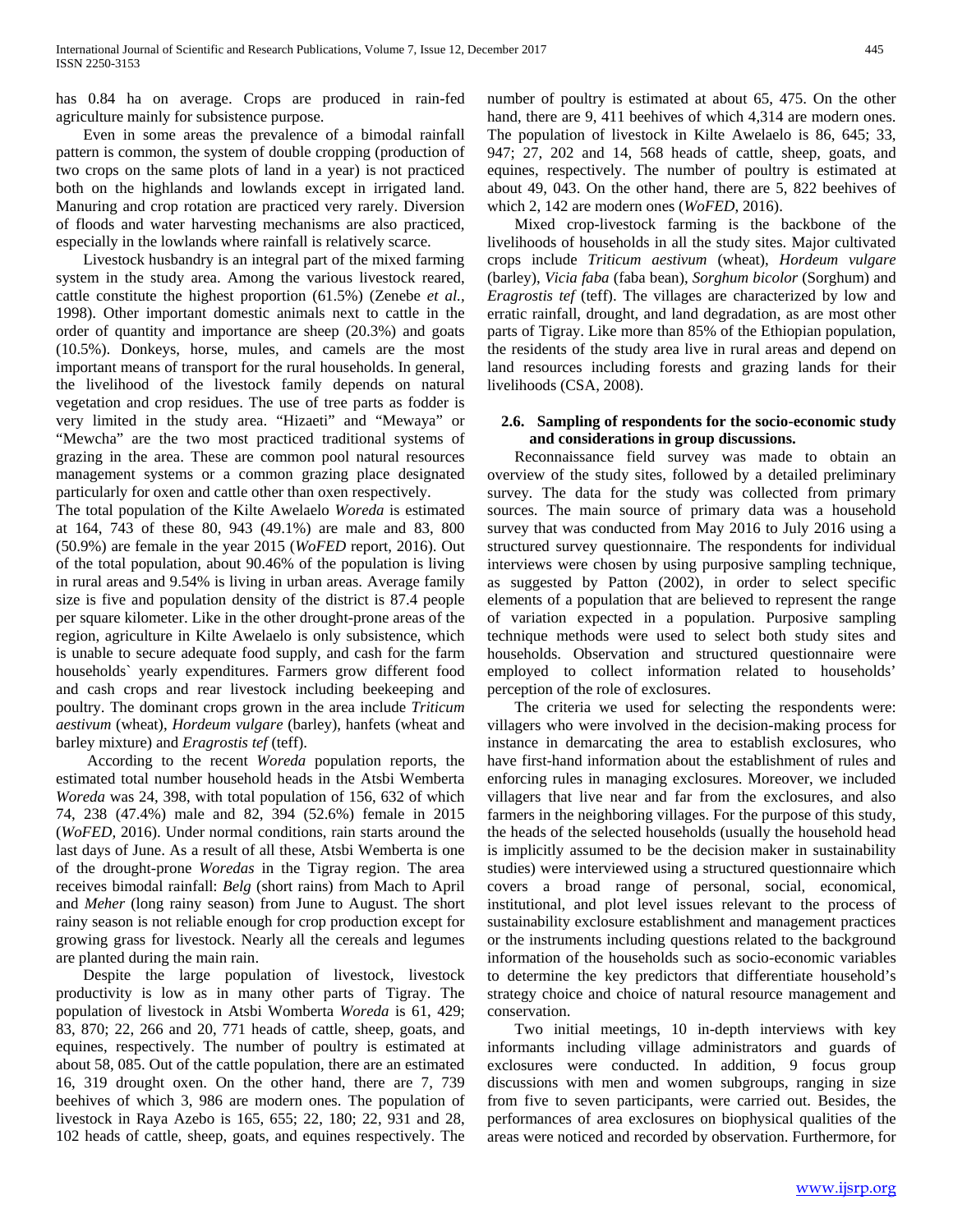focus group discussion, we used a random sampling technique to select men and women participants from a list of dwellers in the villages. Separate men and women subgroups were organized so that both women's and men's perceptions are equally represented and members in the subgroups could feel comfortable discussing the issues. The discussions focused on the management of exclosures and how the village rules addressed the challenges in the management of exclosures. We encouraged all participants to speak and we gave participants equal chances to contribute to the discussion in the facilitation to reduce the dominance of conversation by few members of the focus groups. Interviews were conducted by the first author with the help of a translator whose first language is Tigrigna, the local language spoken in the study areas. We used participatory appraisal tools in the group discussions, for instance, we used scoring exercises to compare the importance of different communal resources to the livelihoods of villagers.

 In addition, transect walks following the altitudinal gradients of the sites were used to get an impression of the conditions of the exclosures. Observations and informal discussions with villagers were used to get information on how villagers refer to community rules and challenges, and how villagers manage the exclosures. Moreover, secondary data on socio-economic settings were collected from literature and local organizations including BoANRD.

# *2.6. Data Analysis*

 A total of 180 households were systematically selected from the list of local community members received from the Village administration. A structured questionnaire was provided to these households to collect their perception of area exclosure and benefits gained from it. Respondents were included using a statistical formula as follows:

$$
n=\tfrac{Z^2\cdot pp\cdot q\cdot N}{Nd^2+Z^2pq}
$$

i.e. Where,  $n=$  sample size N= total population of households in all sites  $Z^2$  = confidence interval (1.96, constant)  $d^2$ = margin of error p= proportion of population (0.5, constant)  $q= 1-p$ Assumption: let d= 0.05 and q= 0.5<br>(1.96)<sup>2</sup>  $\approx$  0.5  $\approx$  0.5  $\approx$  339  $n =$  $(339)(0.05)^2 + (1.96)^2(0.5)(0.5)$  $n = 180$ 

Hence the data was stratified into three sites, the number of households in each site was calculated as:

$$
n1=\frac{n*N1}{N}
$$

Where  $n1$  = sample size on the first site n= number of households in the first site  $N1=$  total number of households included in the study N= total number of households in all sites  $113 * 180$ 

$$
n1 = \frac{339}{339}
$$

Similarly,

$$
n2=\frac{n*N1}{N}
$$

Where  $n2$ = sample size on the second site n= number of households in the second site N1= total number of households included in the study N= total number of households in all sites  $109 * 180$  $n2 = \frac{1}{\sqrt{1-\frac{1}{n}}}\$ 

$$
n2=58
$$
  
and  

$$
n3 = \frac{n * N1}{N}
$$

Where  $n3$  = sample size on the third site n= number of households in the third site  $N1=$  total number of households included in the study N= total number of households in all sites (Daniel, 1995)  $117 * 180$  $m3 = -$ 339 n3= 62

 The complexity of the interdependence among different factors made it difficult to take a separate examination of each factor under consideration. However, generally, the hypothesis is that if individual households can earn significant contribution from the outcome of exclosure establishment (on livestock production and productivity, apiculture, vegetable production and better ecosystem and climate); these households manage sustainably to perpetuate these benefits; otherwise the reverse is true other things remained constant. Hence, as hypothesized in various studies this study test the following major factors (table 1).

Household Livelihood Strategy (Sources of Income)

 $\div$  The impact of those households with off-farm livelihood strategies those are completely independent of exclosure like trade cannot be determined *apriori*.

Household Human Capital:

- Farmers who are older experienced more exclosures than younger; thus, age is expected to have a positive relationship with exclosure establishment.
- Higher levels of literacy, training and secured land tenure are hypothesized to have a positive association with exclosure establishment.
- Two opposing relationships are expected between exclosure establishment and household size. On the one hand, the larger the size of the household, the higher the subsistence consumption needs, and given a fixed benefits, the lower the willing of the farmer to participate in the management of exclosure. On the other hand, larger household size is the source of labor which is an important input to participate in the exclosure soil and water conservation practices, because it requires more labor. Hence cannot be determined *apriori*.
- Regarding sex of household head, female-headed households are expected to be less likely to participate in the management of exclosure, maybe because of their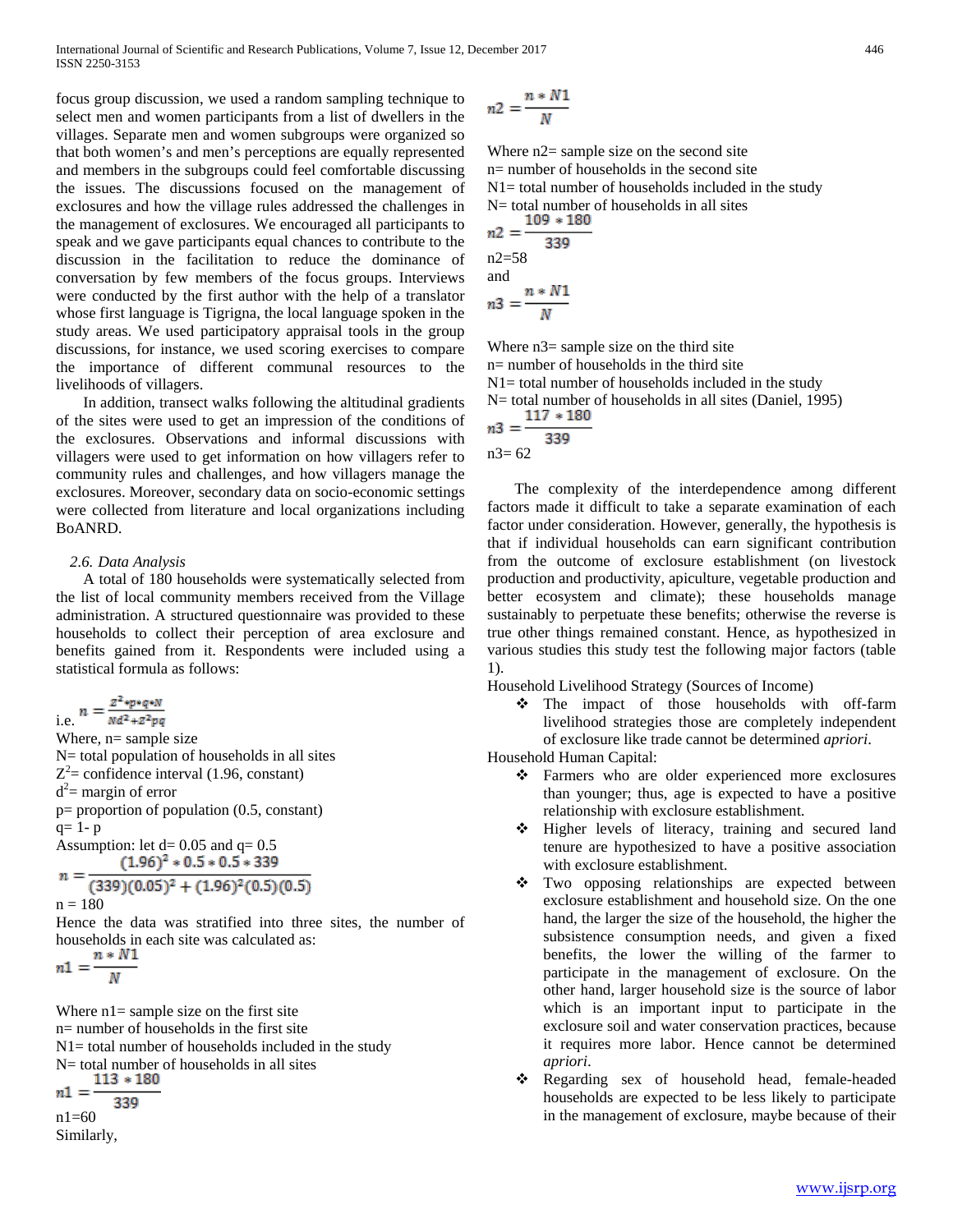less exposure to the external environment and new technology.

Household Physical Capital:

 Household physical capital endowment – land and oxen–is expected to have a positive or negative relationship with its investment decision on exclosure establishment. So, cannot be determined *apriori.*

Household Financial Capital:

• Household's endowment of financial capital (e.g. household saving and access to credit service), is obviously expected to have a positive relationship with a farm household's investment decision and exclosure establishment.

*Farmland factors*:

With respect to the influence of the characteristics of exclosure on the households, exclosure distance near to their home, lower catchment flat slope farm plots, and infertile plots are expected to increase management and establishment of exclosures.

| <b>Explanatory Variables</b>                                                                            | <b>Definitions</b>                                                                                                          |  |  |  |  |
|---------------------------------------------------------------------------------------------------------|-----------------------------------------------------------------------------------------------------------------------------|--|--|--|--|
| Expected direction of the relation between HHHS characteristics and decision to exclosure establishment |                                                                                                                             |  |  |  |  |
| $AGE(+)$                                                                                                | Age of the household head in years                                                                                          |  |  |  |  |
| $SEXDMY(+)$                                                                                             | Sex of respondent; male= $1$ , Else=0                                                                                       |  |  |  |  |
| $HHSIZE(+/-)$                                                                                           | Total number of household size                                                                                              |  |  |  |  |
| $HHLIT(+)$                                                                                              | Literacy status of household head 1=literate, $0=$ otherwise                                                                |  |  |  |  |
| $TENURE(+)$                                                                                             | Whether a farmer perceives a risk of loss of land in the future; 1 if he/she perceives 0 otherwise                          |  |  |  |  |
| FMSIZE $(+/-)$                                                                                          | The size of the farm, in hectares                                                                                           |  |  |  |  |
| DISTANCE (+)                                                                                            | Distance of nearest exclosure from homestead, in km                                                                         |  |  |  |  |
| $SLOPE_CAT(+)$                                                                                          | Slope category of majority of household head land; flat and mid slope= $1$ , Else= $0$                                      |  |  |  |  |
| $TRANING(+)$                                                                                            | Whether training about soil conservation received by the farmer; 1 if a farmer got training and 0<br>otherwise              |  |  |  |  |
| $CREDIT(+)$                                                                                             | Credit access of household head; Yes=1, Else=0                                                                              |  |  |  |  |
| $OFF\_FARM(+/-)$                                                                                        | Whether a farmer engaged in off-farm employment; 1 if a farmer has off-farm employment and 0<br>otherwise                   |  |  |  |  |
| $PERCEIVE(+)$                                                                                           | Whether a farmer perceives land degradation as a problem; 1 if farmer had perceived erosion as a<br>problem and 0 otherwise |  |  |  |  |
| $LIVESTOCK(+/-)$                                                                                        | Livestock holding (in TLU)                                                                                                  |  |  |  |  |
| $SOLL$ <sub>FERTI(+)</sub><br>$\mathbf{v}$                                                              | Soil fertility category of majority of household head land; infertile=1, Else=0                                             |  |  |  |  |

## **Table 1. Definitions of Variables Used in the Regression Analyses**

Note:

Dependent variable- decision to exclosure establishment

signs  $(+)$ , in braces, indicate the expected sign of coefficients of the specified variable to exclosure establishment

 The study heavily depends on the quantitative method of data analysis. The study used descriptive statistics (averages, cross-tabulation, and percentages) as well as econometric models (Binary Logistic Regression). Frequency tables were generated for general information, t-tests were applied to compare the mean differences, chi-square tests were applied to analyze categorical data, and binary logistic regression was applied to find out the degree of relationship between independent and dependent variables influencing the sustainability of exclosure establishment and management practices. All other socioeconomic and questionnaire survey data were analyzed and interpreted with appropriate statistical tools using SPSS software V.20. Finally, the data analyzed and interpretations were conducted by including data from observations that were recorded in the field.

## III. RESULTS

# **3.1. Socio-Economic Characteristics of Farmers used for logistic regression.**

 In this section, the general household characteristics are presented and selected variables were used for logistic regression analysis in section 3.2. In addition to the tabular presentation and description of variables, all variables under consideration were tested to see their statistical significance.

 Mean age of respondents were 38.4 years. Statistically significant differences ( $P = 0.001$ ) were found in age. This means age may be important in influencing exclosure establishment and management. Sex is not significant and may not be important in exclosure establishment and management.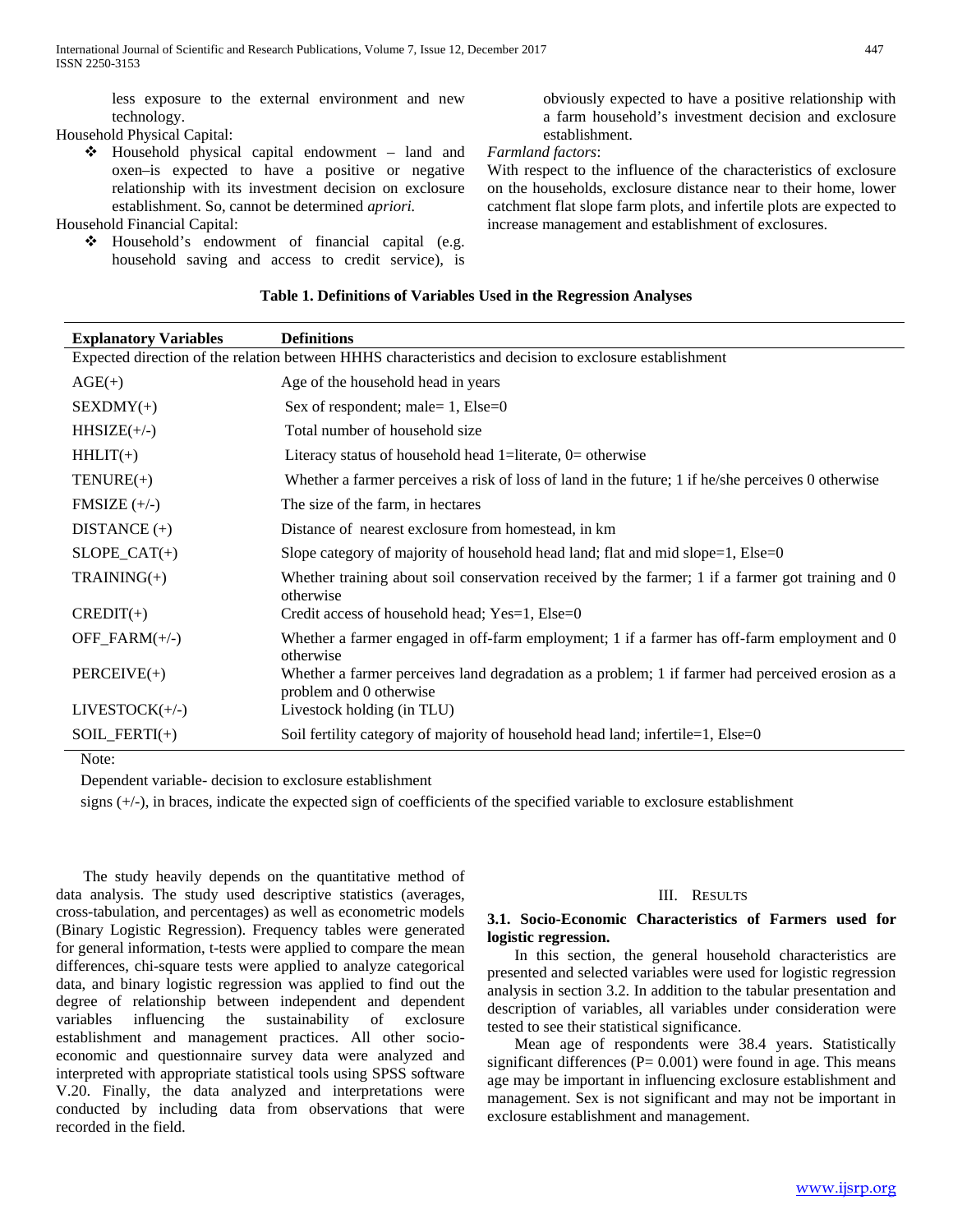Household size is significant only at 10% therefore it may not be major determinant in exclosure establishment but when we see with respect to poor resource farmers who depend solely on family labour to maintain their farms it may have an influence but it has also implication on resource share from the exclosure and public works on the area. As shown in table 2 the average household size is also more or less 6 persons rounding to the nearest whole number.

More literate farmers are assumed to increase the ability to obtain process and use of information relevant to the use of new adoption technology. In addition, high rate of literacy increases the capacity and ability to obtain and apply relevant information concerning the use of exclosures. The survey result shows variation statistically significant at less than 5 percent level. Thus, literacy could have a contribution in exclosure establishment and management in the area.

| Table 2. Description and summary statistics (mean and percentage) of the variables used in the binary |
|-------------------------------------------------------------------------------------------------------|
| logistic model ( $n = 180$ ).                                                                         |

| <b>Variable</b>             | <b>Description</b>                                        |       | <b>Sig</b>  |
|-----------------------------|-----------------------------------------------------------|-------|-------------|
| Dependent/Constant          | decision to exclosure establishment                       |       |             |
| Age $x$                     | Mean Age of the household head in years                   | 38.41 | $0.0001***$ |
| Sex <sup>y</sup>            | Sex of respondent                                         |       | 0.108       |
|                             | Male $(\%)$                                               | 84.4  |             |
|                             | Female (%)                                                | 15.6  |             |
| Household size <sup>x</sup> | Total number of household members                         | 6.3   | $0.072*$    |
| Literacy <sup>y</sup>       | Literacy status of household head (%)                     |       | $0.04**$    |
|                             | Literate $(\%)$                                           | 40.56 |             |
|                             | Illiterate (%)                                            | 59.44 |             |
| Tenure <sup>y</sup>         | Farmer's perception towards tenure (%)                    |       | $0.0001***$ |
|                             | Yes $(\%)$                                                | 94.4  |             |
|                             | No $(\%)$                                                 | 5.6   |             |
| Farm size <sup>x</sup>      | The size of the farm, in hectares                         | 0.84  | $0.02**$    |
| Distance <sup>x</sup>       | Average distance of nearest exc. from homestead, in km    | 3.04  | $0.001***$  |
| Slope <sup>y</sup>          | slope category of the majority of household land          |       | 0.77        |
|                             | Flat and Gentle slope (%)                                 | 57    |             |
|                             | Others $(\% )$                                            | 43    |             |
| Training <sup>y</sup>       | Training about SWC received by the farmer                 |       | $0.0001***$ |
|                             | Yes $(\% )$                                               | 97.8  |             |
|                             | No $(\%)$                                                 | 2.2   |             |
| Credity                     | Credit access household (%)                               |       | $0.01**$    |
|                             | Yes $(\% )$                                               | 60    |             |
|                             | No $(\%)$                                                 | 40    |             |
|                             | A farmer engaged in off-farm employment (%)               |       | $0.001***$  |
| Off-farm <sup>y</sup>       | Yes $(\% )$                                               | 85    |             |
|                             | No $(\%)$                                                 | 15    |             |
| Perceive <sup>y</sup>       | A farmer perceives land degradation as a problem (%)      |       | $0.02**$    |
|                             | Yes $(\%)$                                                | 99.4  |             |
|                             | No $(\%)$                                                 | 0.6   |             |
| Livestock <sup>x</sup>      | Livestock holding (in TLU)                                | 3.11  | $0.003***$  |
| Soil fertility <sup>y</sup> | Soil fertility category of majority of household land (%) |       | $0.01**$    |
|                             | Infertile (%)                                             | 60    |             |
|                             | Fertile (%)                                               | 40    |             |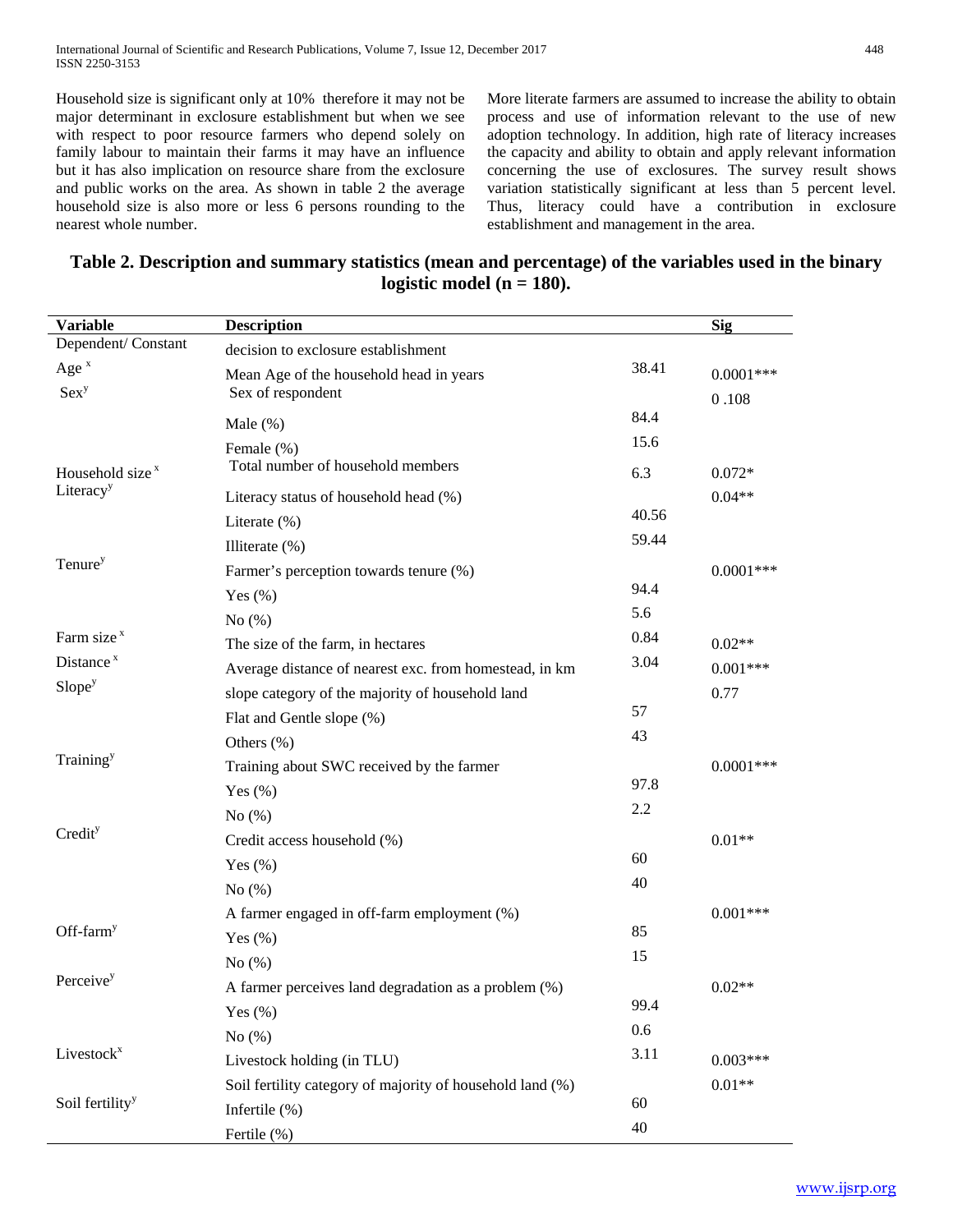| <b>Source:</b> Survey data, 2016                   |                                                                   |
|----------------------------------------------------|-------------------------------------------------------------------|
| <b>Note:</b> $n =$ number of respondents           | <sup>1</sup> Continuous variable and use t-test                   |
| <sup>Y</sup> Dummy variables and use $\chi^2$ test | * significant at 10%, ** significant at 5%, *** significant at 1% |

 Farmers' perception of land degradation and recognizing it as a problem is an important factor that influences the exclosure establishment and management practices. Table 2 showed significant differences were observed on the level of perception regarding the causes of land degradation. Similarly, chi-square tests showed that the use of credit, training about SWC techniques, a farmer engaged in off-farm employment and soil fertility categories of the majority of households land were statistically significant differences and could have contribution and influence in exclosure establishment and management in the area.

#### **3.2. Results of Logistic Regression Model**

 This section of the study is devoted to testing the relative effect of the variables under consideration towards exclosure establishment and management in the study area. Table 3 presents the logit estimates of the determinants of the likelihood of exclosure establishment and management practices sustainability. A chi-square test which measures the goodness of fit of the model is found to be significant at 1 percent level; signifying a good fit i.e., the model is adequate.

 The logistic regression model result shows that, though not significant, sex and educational status of the household heads has a positive coefficient which implies that male headed and literate households have a higher probability of acceptance of exclosure establishment and management than female-headed and illiterate households. In the same manner, training, the perception of land degradation, and slope of farmland are not significant in the model result but their positive coefficient indicates their positive contribution to acceptance of exclosure establishment and management in the area.

# **Table 3. Factors that affect the sustainability of exclosure establishment and management (logit model).**

| <b>Variables in the Equation</b> |          |           |        |    |       |                 |  |  |
|----------------------------------|----------|-----------|--------|----|-------|-----------------|--|--|
| <b>Variable</b>                  | B        | S.E.      | Wald   | df | Sig.  | Exp(B)          |  |  |
| AGE                              | .095     | .046      | 4.267  |    | .039  | 1.100           |  |  |
| <b>SEX</b>                       | 1.576    | .928      | 2.883  |    | .090  | 4.838           |  |  |
| <b>HHSIZE</b>                    | $-146$   | .142      | 1.064  |    | .302  | .864            |  |  |
| <b>HHLIT</b>                     | .447     | .768      | .339   |    | .560  | 1.564           |  |  |
| <b>TENURE</b>                    | 2.867    | 1.059     | 7.333  |    | .007  | 17.592          |  |  |
| <b>FMSIZE</b>                    | $-0.949$ | .535      | 3.148  |    | .076  | .387            |  |  |
| <b>DISTANCE</b>                  | $-.299$  | .246      | 1.467  |    | .226  | .742            |  |  |
| <b>SLOPE CAT</b>                 | .109     | .733      | .022   |    | .882  | 1.115           |  |  |
| <b>TRAINNING</b>                 | 24.044   | 15094.772 | .000   |    | .999  | 27677757192.712 |  |  |
| <b>CREDIT</b>                    | 1.342    | .734      | 3.345  |    | .067  | 3.828           |  |  |
| <b>OFF FARM</b>                  | 2.861    | .832      | 11.824 |    | .001  | 17.478          |  |  |
| <b>PERCEIVE</b>                  | 20.141   | 40192.963 | .000   |    | 1.000 | 558369624.960   |  |  |
| <b>LIVESTOCK</b>                 | $-.323$  | .154      | 4.412  |    | .036  | .724            |  |  |
| <b>SOIL FERTI</b>                | .676     | .740      | .835   |    | .361  | 1.966           |  |  |
| Constant<br>$-$<br>              | -48.695  | 42933.975 | .000   |    | .999  | .000            |  |  |

**-2Log likelihood 63.886 Model chi-square 88.29 Correctly predicted Positive attitude % 96.7 Correctly predicted other attitude % 70.4 Overall cases correctly predicted% 92.8**

Source: Model output

#### IV. DISCUSSION

# **4.1. Determinants of sustainability of exclosure establishment and influencing factors for its management practices**

 Empirical studies have considered a broad range of factors such as credit constraint, limited access to information, farm size, socioeconomic and institutional factors to assess exclosure establishment and management practices by farmers. Yet, not all factors are equally important in different areas and for farmers

with different socio-economic situations. This means the decision to accept or not a particular measure exclosure establishment and management practices varies depending on the age of farmer, educational level of household size, landholding size, livestock ownership and other factors that indicate also the wealth status of farmers.

 With regard to the age of the household head, previous researchers reveal that the direction of the influence of this variable is either way. Farmer's age is negatively related to the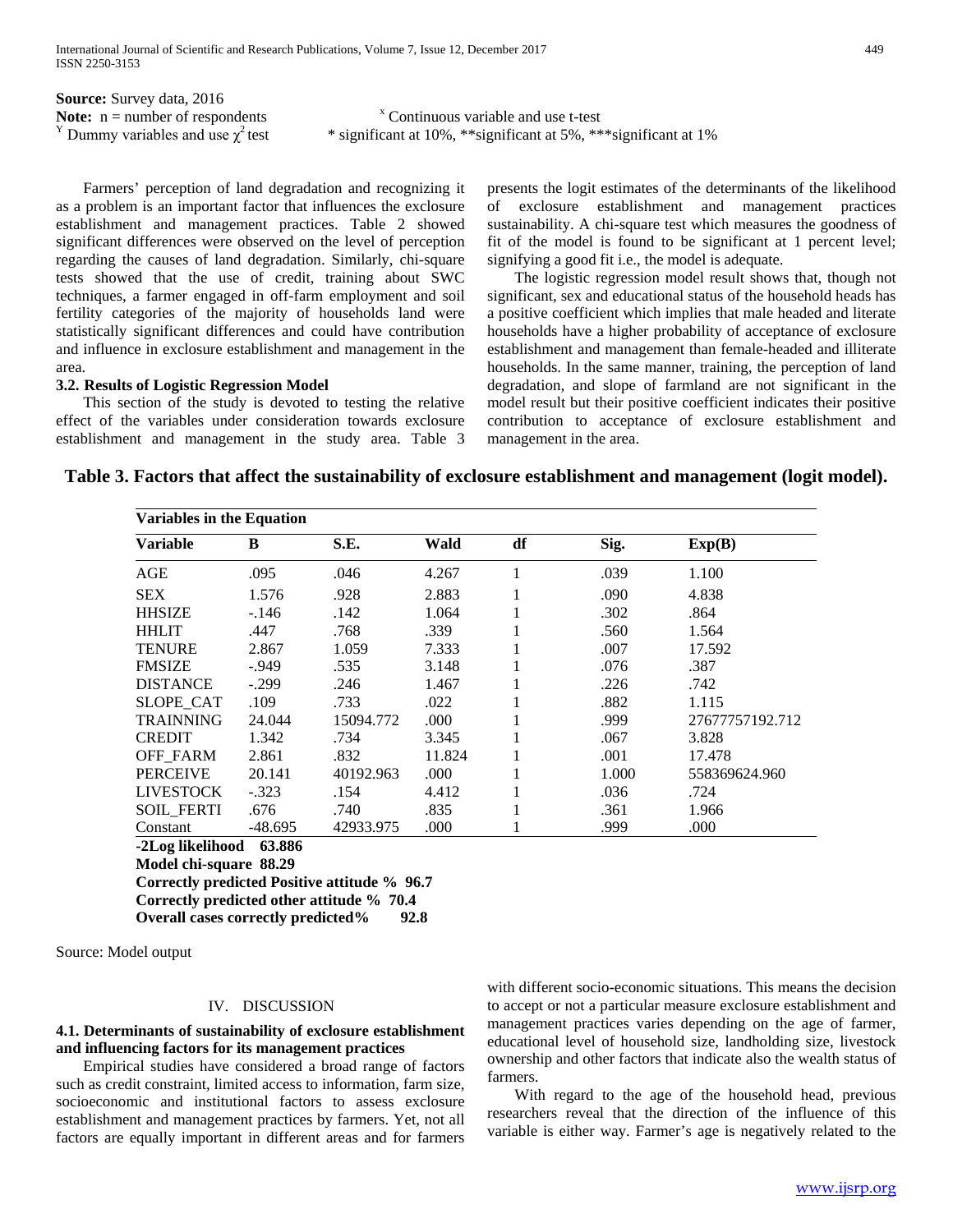adoption of soil and water conservation practices (Bekele and Holden, (1998) and Paulos *et al.,* (2004) for Ethiopia, and Krishna *et al.,* (2008) for Nepal). On the other hand, Aklilu (2006) for Ethiopia reported that farmer's age is positively related to the adoption of soil and water conservation practices. As table 2 shows, the average age of household heads was high, this was about 38.4 years. In this study, age variable has a positive coefficient and significant at 0.001 levels, signifying a strong impact on the decision to exclosure establishment and management practices. This can be explained by the fact that older farmers have longer farming experience and relate to the use of exclosure establishment and management practices as compared to the younger counterparts. The result shows that keeping other variables in the model constant, as the age of the household heads increases by one unit sustainability or acceptance of exclosure establishment and management increase by a factor of 1.1. This implies older farmers accept more exclosure establishment and management than the younger counterparts do.

 As observed by Bekele and Holden (1998), the effect of household size on the adoption of soil and water conservation practices may be either positive or negative. Larger households are able to provide the labor that is required for establishing and maintaining selected conservation structures and smaller ones may face labor problems which may hinder adoption and sustained use of certain practices. However, Abera (2003) found out that if a family is larger, there will be more demand for land to meet subsistence needs. Hence, members may not adopt soil and water conservation practices. The result from the logistic regression shows that household size and acceptance of exclosure establishment and management has a negative association, but not significant at 10 percent level. It signifies that household size was not an important factor to influence the acceptance of exclosure establishment and management in the area.

To test this hypothesis a literacy status dummy was included in the logit model. The variables literacy status of household head was positively related to acceptance of exclosure establishment and management, but the result was not strong enough to support the idea since it is not significant.

 The relationships between farm size, soil and water conservation practices differ from place to place. Farm size is found to have mixed effects on the sustainability of soil and water conservation practices. While various studies (Wagayehu and Lars, 2003; Ersado *et al.,* 2004; Aklilu, 2006) indicated positive relation between adoption of soil and water conservation practices and farm size, Pender and Kerr (1998) find differential effects of farm size on soil and water conservation practices across the three villages they studied in India. However, in this study, farm size was found to influence acceptance of exclosure establishment and management negatively and significant at 10 percent level. The result implies all other variables remaining constant, increase in a unit of cultivated farm size would result in a decrease in the acceptance of exclosure establishment and management by the factor of 0.387. The negative influence might be explained that a large proportion of farmers with larger farm sizes tend to use soil and water conservation practices on any of their plots than the exclosure.

 Land tenure as an important predictor was also assessed and the result shows, as expected, a positive and significant relationship at 1 percent level, signifying a strong impact on the decision to acceptance of exclosure establishment and management practices. Thus, farmers that have access to land secured they cultivate through inherited or obtained from the *Tabias* administration are more likely to accept exclosure establishment and management practices than their counterparts that are living with renting or sharecropping.

 The value that inherited land acceptance of exclosure establishment and management practices is 17.59 times that are accessed for renting, sharecropping or others. This can be explained by the fact that farmers cultivating their own lands are more secured compared to those rented. The possible explanation is that land ownership has some influence on acceptance of exclosure establishment and management practices. Most farmers feel secure under the current land tenure system, and tenure is not a constraint in most cases. However, a few farm groups who rent land mainly young people and new landless regard insecure tenure as a constraint in the acceptance of exclosure establishment and management practices.

 As expected of this study, the coefficient of the distance of an exclosure from homestead was found to be negative but not significant. This should have given them the opportunity to pay more attention to nearby exclosures with less care to distant ones. This can be attributed to the fact that farmers give more attention to nearby exclosures and the care given to distant areas is low. Therefore, the greater distance of an exclosure from homestead (As distance increases), and the long-term and immediate benefits of the exclosures may have discouraged farmers from giving the emphasis and management of exclosures. This finding is not in agreement with (Wagayehu and Lars, 2003) who found significant but similarity with negative correlation between no conservation decision and distance of a parcel from the residence but positive correlation between distance of the plot and adopting conservation decision in Ethiopia (Kessler, 2006) also found out that farmers invest more in soil and water conservation in fields situated near to residences.

 The slope of a plot was included as an explanatory variable. Considering the assumption of the higher the slope category of a land, the greater will be the severity of soil erosion. This means that on sloping lands the impact of soil erosion would be more visible to the farmers and force them to take remedial actions. This is because the slope is an indicator of soil and water loss from the farmland or other lands. Thus, farmers cultivating sloping fields perceive the threat of soil loss better than farmers who cultivate gentle or level sloping fields. This is also true on exclosures and free grazing lands. This implies that farmers cultivating vulnerable fields are more likely to adopt soil and water conservation practices on their farms than those cultivating less vulnerable lands. It implies slope of plots is positively related to the sustainability of soil and water conservation holding other factors constant. The finding supports to that of (Bekele and Holden, 1998; Wagayehu and Lars, 2003; Berhanu and Swinton, 2003; Aklilu, 2006). As per the same authors, the conclusion was that a positive and not significant effect of the slope of a plot on the decision to adopt soil and water conservation practices.

 Another important factor analyzed in the model is the level of off-farm income. Off-farm employment does not necessarily lead to more sustainable land use. Rather, better access to off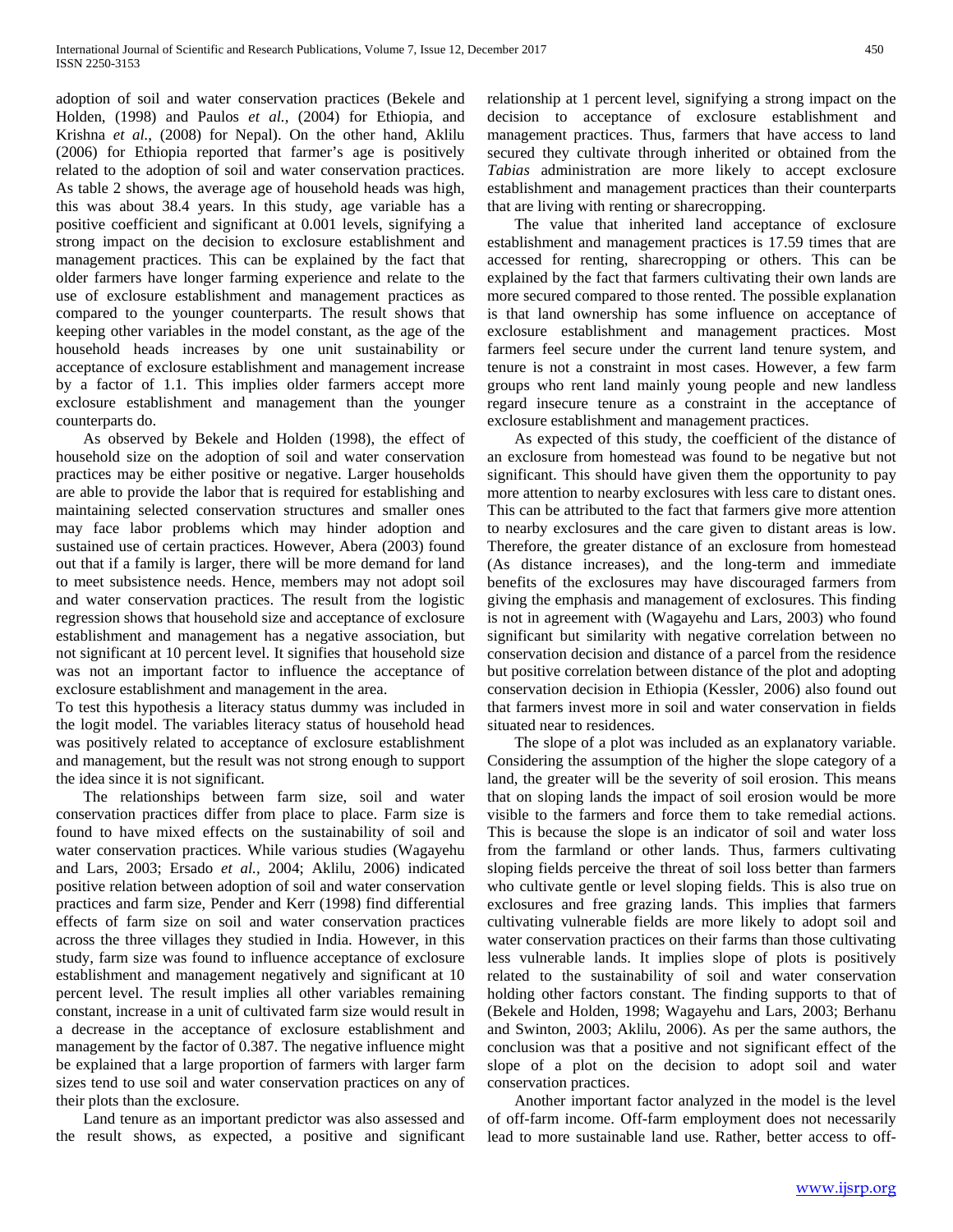farm activities especially in the exclosure community works will increase income and farmers' incentives to invest in soil and water conservation practices. It has a positive sign and highly significant. The association is strong since exclosures are managed by FFW and PSNP programs too but unrelated findings also reported by (Pender and Kerr, 1998; Berhanu and Swinton, 2003; Tenge *et al.,* 2004; Aklilu, 2006). They reported off-farm income on farmers' had a negative association with the sustainability of soil and water conservation practices.

However, it was hypothesized that the more the farmer earns offfarm income the less liquidity problem he/she faces so that he/she is more likely to accept exclosure establishment and management practices even in the absence of credit access. It has a positive sign but significant at 10 percent level.

The positive influence might be explained that farm income is low and the farmers cannot rely on agriculture. The low annual farm income has probably forced some of the sample households to engage in off-farm activities. Household's survival depends on the ability to generate off-farm income so as to smooth their consumption as means of risk management. A major reason could be that majority of the households rely on non-farm activities as they have very small and fragmented farm size. The implication is that farmers are discouraged to rely on farming, which in turn, may result in farmer's to under-invest on their farmlands.

 A substantial number of households in the Tigray region participates in food-for-work (FFW) activities which involve labour contribution to public works such as road construction or maintenance, soil and water conservation activities, and forest rehabilitation and receiving food in return for their labour services and this results supports a trend reported by other authors who found, that (Berhanu and Swinton, 2003; Fitsum *et al.,* 1999).

 The effect of soil fertility on acceptance of exclosure establishment and management was found to have a positive association, but not significant at 10 percent level. Plots with both fertile and infertile soils positively influenced farmers' acceptance of exclosure establishment and management but the difference s insignificant possibly the majority of the farmers assume their farmland is different from the exclosure and the farmland fertility is not associated with the exclosure management and them did look only short-term economic benefits of their farmland or they did not see the negative effects of erosion on their plots in the long term.

 Access to credit and acceptance of exclosure establishment and management practices is given much emphasis in many empirical studies. In the same way in this study, the effects of credit were assessed. The result showed, as expected, a positive and significant at 10 percent level, signifying an impact on the decision to acceptance of exclosure establishment and management. This implies that households with better access to credit are more likely to have a higher probability of acceptance of exclosure establishment and management than those without access.

 Regarding the credit access, the stipulation of interpreting this result is that farmers who did not take credit may not necessarily mean they had no access to it. This means that use of credit may not clearly distinguish between farmers who chose not to use available credit and farmers who did not have access to credit. For instance, farmers may not take credit if it is not affordable, or if they perceived it is associated with some risks, though there is access (availability).

 This means rationale farmers will use credit if it is profitable. Profitability, in turn, depends on the cost of credit and the potential returns on investment. Moreover, from the FGD respondents replied the main microfinance institute in the study areas is Dedebit Credit and Saving Institution (DECSI). DECSI was established in response to the work done by REST in providing credit services to the poor, and since it was officially registered in 1997, much of DECSI's work has continued to focus on the provision of credit services for the poor in the rural areas of Tigray.

 The multipurpose cooperative operating in the areas is another major source of credit. The cooperative provides credit in kind (main inputs such as improved seed, chemical fertilizer, etc) interest-free. Informal credit sources such as friends, relatives, and neighbors also play an important role in providing cash credit when individuals are in urgent need of money.

 These Cooperatives or Credit and saving associations (CSA) groups can borrow during a given loan disbursement cycle. In order to borrow, a member will present a proposal to the group, outlining what they intend to use the loan for, and how they will be able to repay it. For example, members might use the loan for agricultural production (Fertilizer or Improved seed purchase), to invest in petty trading or other income-generating activities. In principle, members will select the person with the most convincing proposal. However, it is also not uncommon for loans to be given to the person who appears to need it most, for example, to cover medical expenses, as long as the members are confident that the person can repay the loan. Penalties are imposed on members who fail to repay their loans within the specified time period, which is usually between 1-3 months typically meet twice a month, and each member will contribute a specified amount of money to a savings pool, and a smaller amount to a social fund. After a certain amount of capital has accumulated in the savings fund, members can take out loans, which they are obliged to repay with interest within a certain time period. Group members will collectively agree upon the contribution amounts, interest rates and repayment periods. However, the approach is meant to be flexible and in principle, individuals can contribute whatever amount they can afford. In such cases, the amount they can borrow is proportional to their accumulated savings.

 In some cases, a group may also decide not to disburse loans on an individual basis, but to collectively invest their savings in a group business venture and then share the profits. After a certain period, usually between 9-12 months, the group will share the savings and any interest accrued with all the members. As such Village Savings and Loan Associations (VSLA) members can earn dividends on their savings whether they borrow from their group fund or not.

 The challenges involved in providing microfinance for the poor are related to low demand, particularly in areas where potential clients are unfamiliar and suspicious of the microfinance products being introduced. There are also challenges relating to the cost of providing financial services to the poor, given that transaction costs are high in comparison to the returns that can be expected from poor clients. Essentially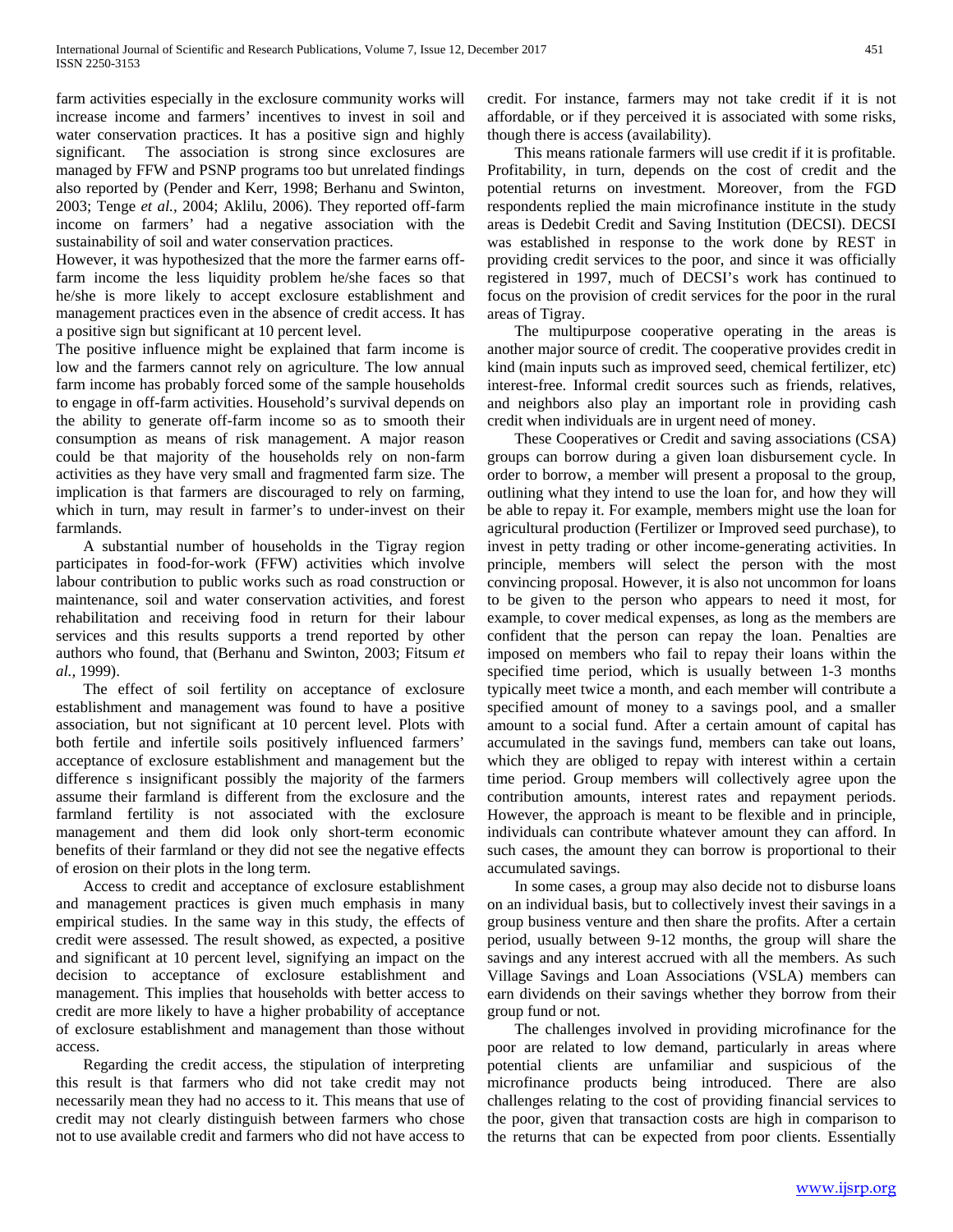MFI's have to be financially viable, and there is little incentive for them to invest in the poor and the Raya Azebo *Woreda* also 30% Muslim population and religiously use of this MFI is limited.

 The logistic regression model result also shows that, though not significant, sex and educational status of the household heads has a positive coefficient which implies that male headed and literate households have a higher probability of acceptance of exclosure establishment and management than female-headed and illiterate households. In the same manner, training, the perception of land degradation, and slope of farmland are not significant in the model result but their positive coefficient indicates their positive contribution to acceptance of exclosure establishment and management in the area.

 The number of livestock on acceptance of exclosure establishment and management was found to have a negative association, and significant at 0.05 level. The result implies all other variables remaining constant; increase in a unit of livestock would result in a decrease in the acceptance of exclosure establishment and management by the factor of 0.72. The negative influence might be explained that a large number of livestock needs a larger proportion of grazing lands than exclosures and farmers with a high number of livestock want to have a larger size of free grazing lands than that of exclosure.

Land degradation is sometimes taken as synonymous with soil degradation. Soil degradation commonly manifests itself through soil erosion and soil fertility decline (Alemneh *et al.,* 1997). In the strict sense of the word, however, land degradation is more than degradation of the soil (Woldeamlak, 2003). Likewise, farmers in the study perceive land degradation in its broader sense. These include soil erosion, soil fertility decline, and loss of vegetation cover and transformation of farmland to rocky bare land. Soil erosion causes a reduction in infiltration and water holding capacity of the soil as well as a loss of plant nutrients which ultimately results in low productivity (Carucci, 2003).

 In fact, only a few farmers named a disadvantage of the soil and water conservation practices and exclosure establishment and the top cited reasons for negative impacts are the following. This was mainly due to the problem of time and labor for its maintenance. The regular maintenance of soil and water conservation is problematic; as they only have limited time and labor to do such work. Thus, they stopped applying soil and water conservation practices at some portions and only kept the area from any interference. Finally, few farmers had totally had a negative perception because the structures of soil and water conservation are a source of rodents for their farmland in the areas. Due to the very small number of answers, general statements cannot be made.

 Due to exclosure establishment, the advantages most often mentioned are decreasing in soil erosion; increase crop production/yield and soil fertility; and no expansion of farmland towards conservation areas. The advantage, soil erosion decreasing was mentioned by farmers by almost 93%. Further, the soil fertility and the crop production/yield are connected directly; this can be stated that after making the soil more fertile, the harvest will increase. So may be in few years, even more farmers would say that the harvest increased through the restoration of degraded lands since its implementation. The soil erosion decrease advantage mentioned by them also help one can assume that the management practices and exclosure establishments in the watersheds were successful. Without increasing the grazing land size livestock production is going with fodder and grass supply products were also a sign of the success of the exclosure management.

 The most frequently quoted reason of exclosure establishment is to reduce soil erosion. In fact, this is the most mentioned reason for sustainability of exclosure establishment and management practices at all levels. Some respondents have believed that exclosure in the watersheds will improve the soil moisture of their farm's plots in the leveled grounds of the lower catchments. Others were influenced by increased both yield and soil fertility. The reasons behind the adoption of soil and water conservation measures were similar with the mentioned expectations of sustainability of exclosure establishment and management practices. Still, reduced soil erosion and improvement of soil fertility were the two major expectations in adopting of soil and water conservation and sustainability of exclosure establishment and management practices.

 On the other hand, farmers expected that sustainability of exclosure establishment and management practices could help their farms to generate more variation or sources of livelihood. It was observed that most of the expectations mentioned can only be acquired within a long-term period of time such as prospects related to developing to bench terrace, soil fertility improvement, soil loss reduction and increase yield. Immediate benefits were not expected that much from the soil and water conservation practices and exclosure establishment. Farmers' expectations of long-term benefits perhaps have motivated them to try and continuously adapt the soil and water conservation and exclosure establishments.

 Majority of the respondents claims that exclosures have no damaging effect on their cultivated farms. Perhaps this served as one of their motivation to continuously adapt the soil and water conservation practice at high intensity. Only a few farmers mentioned some negative effects of exclosure establishment. Few reasons mentioned here are that's of wildlife shed after the exclosures have damage on our livestock and farms, and limitation of the free grazing areas.

Nevertheless, despite the problems experienced by local farmers, most were encouraged by restoration of degraded lands by exclosure as well to apply soil and water conservation practices both on exclosures and their farms. Yet for them, the gains are far more worthy than the undesirable characteristics of the soil and water conservation.

 Concerning the restoration of grazing lands and exclosure establishment, FGD members said that grazing has "decreasing" and in some areas "no change". Still, there is a difference in the different *Tabias.* For example, in the *Tabia* of Hadinet in Atsbi *Woreda* and Hawelti of Raya Azebo *Woreda* responded that grazing lands are not improving; instead, it is getting lower from time to time. The focus group discussion participants from the *Tabia* of Genete and Kihen confirmed that even though grazing land is small, the area is protected from animal and human intervention and that the people also participated massively in public soil and water conservation. However, the limited sizes of free grazing lands were open usually.

 The amount and duration of yearly rainfall was an important factor that determined the duration of opening and closing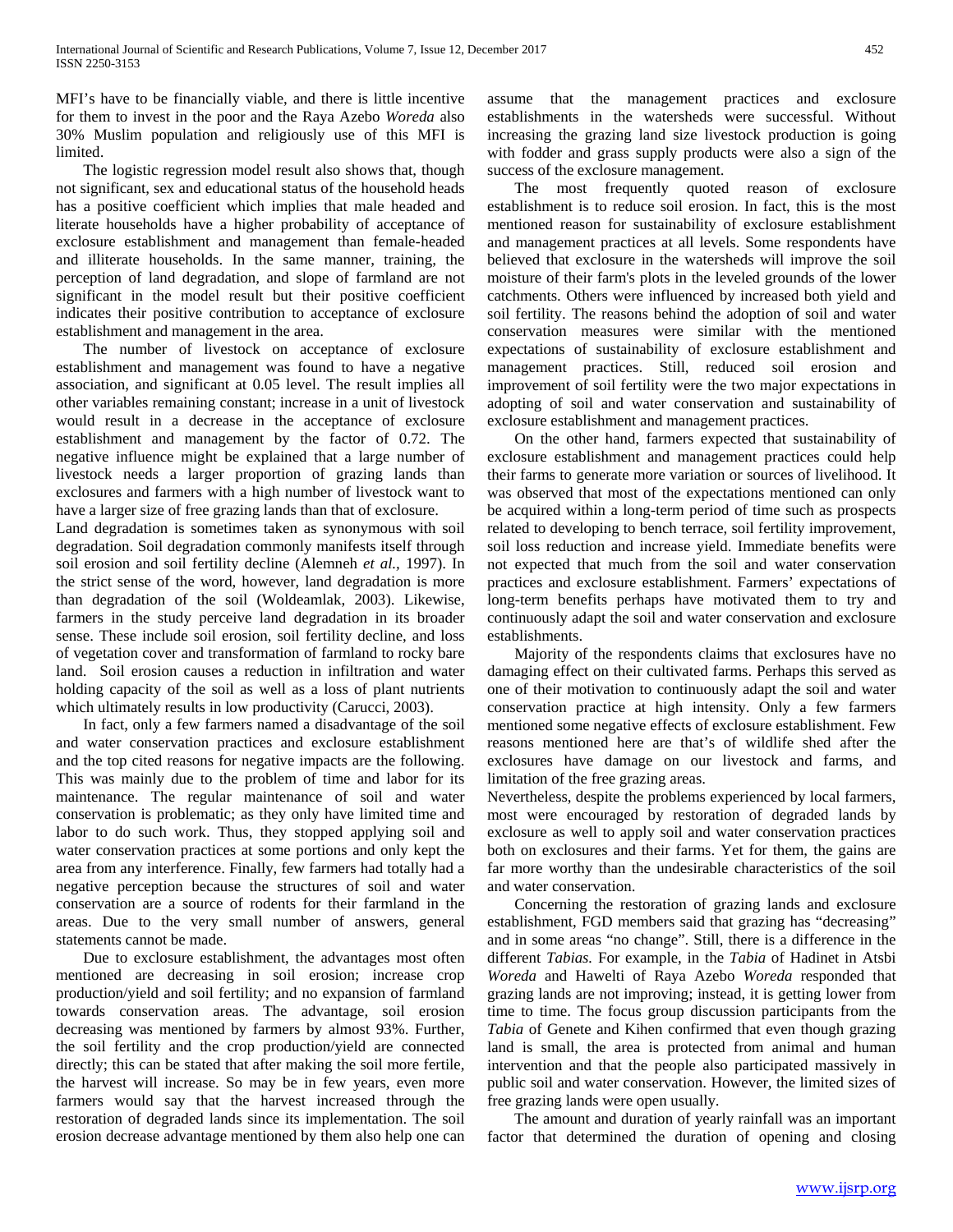periods of the free grazing lands, in Kilte Awelaelo and Atsbi *Woreda* the opening and closing periods of the free grazing lands are during the month of Meskerem (September), while in Raya Azebo *Woreda*, especially the Mehoni Tabia where the grass production was the highest and the topography is plain, so it has five to six opening and six to seven closing months.

 Fuelwood is one of the critical problems in all *Tabias* in the study area. People usually use animal dung and few eucalyptus trees grown on their private plots of land. The reason why wood production has decreased, while the number of trees has increased, is that wood distribution from exclosures is yet not allowed and a limited usage is allowed. After soil and water conservation was introduced, at least, the degradation and depletion of the natural resource bases are minimized. All respondents agree that, had it not been for soil and water conservation, conditions would have worsened and hence people and animals would not have survived. The survey results indicated that soil erosion and flooding have decreased.

 From the analysis, it was possible to understand that in all *Tabias* communities have a similar perception about the benefits of exclosure establishment and activities on the soil and water conservation. There is a common consensus about the positive benefits of exclosure establishment. For example, one of the study sites named Haikmeshal is found in a lower slope and is surrounded by chains of mountains; it is exposed to flooding but now, thanks to a massive soil and water conservation practices, the area is fully protected from flooding.

 Moreover, as participants confirmed, new springs have emerged and a discharge from the existing ones improved, new irrigation schemes have been started to be developed with the availability of water, biodiversity is regenerating and wild animals are emerging, and local-climate around the treated watersheds is improving. This result is supported and has been noted in terms of soil conservation, water infiltration, crop yield, biomass production, groundwater recharge, and flood hazard prevention (Berhanu *et al.,* 2003; Belete, 2003).

 This observation is further substantiated by field investigation in Tigray: a photographic record over 30 years, which show the status of natural resources since 1975. The study demonstrates that in Tigray, sheet and rill erosion rates have decreased, infiltration and spring discharge are enhanced, and vegetation cover and crop production have improved. The rehabilitation was due to both the improved vegetation cover and to the implementation of physical conservation structures. Similarly, overall land management has improved in 85 % of the analyzed landscapes (Nyssen *et al.,* 2007). However, maintaining and enhancing farmers' participation is obviously a continuous challenge. Thus, it implies that sustained motivation will determine the success or the failure of any future restoration program in Tigray (Nyssen *et al.,* 2009; Reubens *et al.,* 2011). For this reason, community mobilization for collective action was considered an important intervention aimed at restoring the productive capacity of the land as water was conserved and soil loss was kept minimal.

# V. CONCLUSION AND IMPLICATIONS

The purpose of this study was to investigate the factors that influence the sustainability of exclosure establishment and management practices in the highlands of Tigray. The land users' understanding and perception of exclosure establishment and management practices are important when sustainable natural resources management options are considered. A large-scale mass mobilization undertaken for more than three decades in soil and water conservation practices has minimized flooding and thus soil erosion or degradation both in the farmlands and in exclosures, although it was less practiced in on-farm conservation compared to the exclosures.

 Results of the study also indicated that perception of farmers towards benefits of conservation attempts in changing and hence important contribution towards livelihoods has been recorded. However, the benefits are not yet adequate. Therefore, if the people of the study areas are to continue with the communitybased soil and water conservation practices, they have to realize tangible net benefits in terms of production and income as well as environmental improvements. The study revealed that the landless people have tackled not only land degradation by applying various hillside conservation methods such as soil/stone bunds, trenches, and tree plantation but also, creating alternative income through different activities such as the sales of honey production and growing vegetables.

 Determinants of farmers' sustainability of exclosure establishment and management practices were assessed. Any further improved conservation technology initiative should aim at enabling local farmers to exclosure establishment and management practices conducive to increasing income as well as to enhancing soil conservation. The empirical results from binary logistic regression model showed age, tenure, and off-farm activity were positive and significant predictors of sustainability of exclosure establishment and management practices while household size, farm size, distance and number of livestock have a negative effect on exclosure establishment and management practices in the study area and they were not significant except livestock number. These findings strengthen the fact that in order to achieve sustainable exclosure establishment and management practices, institutional and economic factors should be given special attention.

 Thus, in order to achieve sustainable exclosure establishment and management practices, institutional and economic factors should be given special attention. Extension workers or development agents are urgently needed to give education for farmers to maximize public awareness for the effective and sustainable use of soil and water conservation practices, and the availability of credit is not a solution by itself unless it is accompanied by better rearrangement on repayments. Farmers should be given repayment grace period in times of complete crop failure. There is a need for sensitization of farmers to benefit formal training of all community in exclosure establishment and soil and water conservation technologies and capacity building of farmers in other livelihood areas to reduce the burden on natural resources.

 It is frequently argued that various personal, economic, socio-institutional and biophysical attributes have influential roles in farmers' decisions about the sustainability of exclosure establishment and management practices in different areas of Ethiopia. From this analysis, the variables age, household size, and literacy status of the household head have variations. Tenure security and credit access were also found to be important as an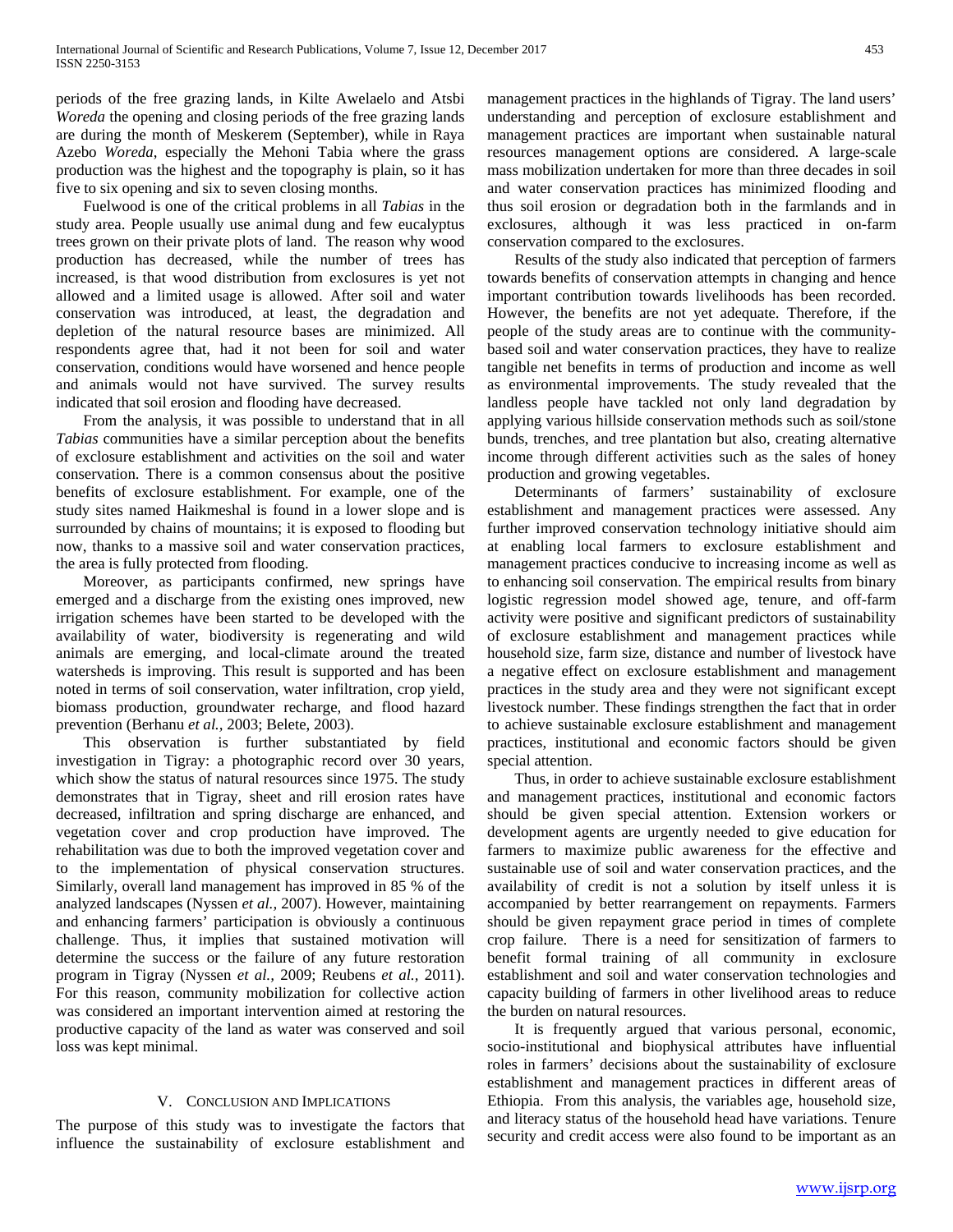explanation for the positive answer shown by most of the farmers.

 Exclosure establishment and management are perceived and valued as positive by all farmers. The farmers point out a lot more advantages than disadvantages of exclosure establishment. However, they also expressed concerns about the negative impacts of exclosures such as reduction of fuelwood and shortage of grazing areas for their livestock. These concerns should be addressed because the farming system in the study area is labor intensive and involves the use of livestock traction power, livestock production is an important source of income and wealth, and the local communities use fuelwood to meet their household energy demands. Thus further expansion of exclosures in the near future could face resistance from local communities in case the direct and indirect benefits of exclosures to the local communities will not be transferred into payments for the respective ecosystem services.

 The most important advantages of exclosure establishment were soil fertility increase; increase crop production/yield; erosion decrease; increase fodder and grass supply, and decrease flooding. According to the farmers, the most limiting factor in terms of exclosure establishment and management practices are time and labor intensive.

 Off-farm income is low (most of them engage as daily labourers and in safety net program) and the farmers dominantly rely on agriculture as means of their livelihood. However, the low annual farm income has forced some of the households to engage in off-farm activities is due to small land size and fragmented plots of land. The implication is that farmers are discouraged to rely on farming, which in turn may result in farmers to under-invest in soil and water conservation practices on their farmlands.

 As land degradation is severe in the highlands of Ethiopia, applications of soil and water conservation practices are a must. As a result, there are many efforts made by the government for rehabilitation of natural resources in particular of soil and water conservation practices, such as experience sharing of farmer's field-based, giving of workshops for farmers, and agricultural days. Therefore, to promote conservation efforts, policies should identify social and economic factors with respect to soil and water conservation and integrate them into the plans, according to the results of the analyses the most important are resources availability and household characteristics. Moreover, conservation should, therefore, be linked to subsidies if possible and credit facilities for those poor farm groups for a long duration. Any effort to achieve sustainable exclosure establishment and management practice should enhance both farm and off-farm income in a way that reinforces each other. Moreover, exclosure establishment and management practices should not only be aimed at minimizing soil erosion but should also cover other household objectives, such as the improvement of soil fertility, yield increase and fodder for animals.

 Exclosure establishments and SWC practices in Tigray result in multifunctionality of the land and the livelihood of the community, although inadequate compared to the level of the degradation and depletion of natural resources and the low level of the livelihood of the community. There are certain major observable improvements after the implementation of integrated watershed management such as reduced soil erosion and

increased soil moisture availability which could be explained by the increase in crop production; increased groundwater recharge; reduced sedimentation and run-off problems in the lower parts of the watershed; stabilized gullies and river banks; rehabilitation of degraded lands and improved ecological balance; and introduction of modern beehives and increase in honey production. However, the benefits are not yet adequate.

 Communities of the study areas are facing difficulty with health hazards associated with community work because of the mountainous and hilly nature of topography in Tigray. This is worrying and can affect the contribution of labor to community work. Free grazing is also another major factor causing the destruction of the physical and biological conservation (both stone and soil bunds) works and the conflicts over free grazing lands. Thus, restricted grazing and resolving the conflicts over free grazing lands were critical for the sustainable management of free grazing lands. Thus, the local leaders should provide logistics associated with health care when an accident occurs, give accreditation to informal institutions, in order to empower the local community and minimize the conflicts among the society in relation to free natural resource management. Last, from this study raise policy issues that awareness creation among respective stakeholders would be important in the attempt to implement soil and water conservation practices and community natural resources management in sustainable ways.

 Thus, in order to make the existing community natural resources management efficient and self- sustaining, it requires intervention by local administer in the study areas, such as training by extension workers are right away required to change the perception of farmers about the benefits of conservation and give information the present successful existing of exclosures via sitting best models in the study areas as well as in the region, so this can probably be used to obtain support for the local population. The local administer should also provide some logistics associated with health care when accident occurs mainly in a large-scale mass mobilization of soil and water conservation practices, and the local leaders should give accreditation to informal institutions, in order to empower the local community and minimize the conflicts among the society in relation to free natural resources management. Based on the study findings, the following recommendations were drawn.

 Focusing on environmentally friend activities - since all economic activities could not affect the natural regeneration, those activities should be carefully studied and encouraged. The activities like beekeeping should be given attention and conditions should be facilitated in order to maximize the economic return. To fulfill this, the traditional way of beekeeping should be replaced by modern honey production. It is by assuming that, if the modern honey production is going to reduce the economic pressure on the population, the degree of impact on the natural forest will be reduced. Therefore, focusing on and encouraging such economic activities which are environmentally benign is very important.

 Resource managers, the scientific community, NGO's and local communities need to come together for participatory research and action-oriented management interventions. Also, they need to adopt a paradigm shift in the view of practicing an adaptive as well as a landscape management approach to conservation.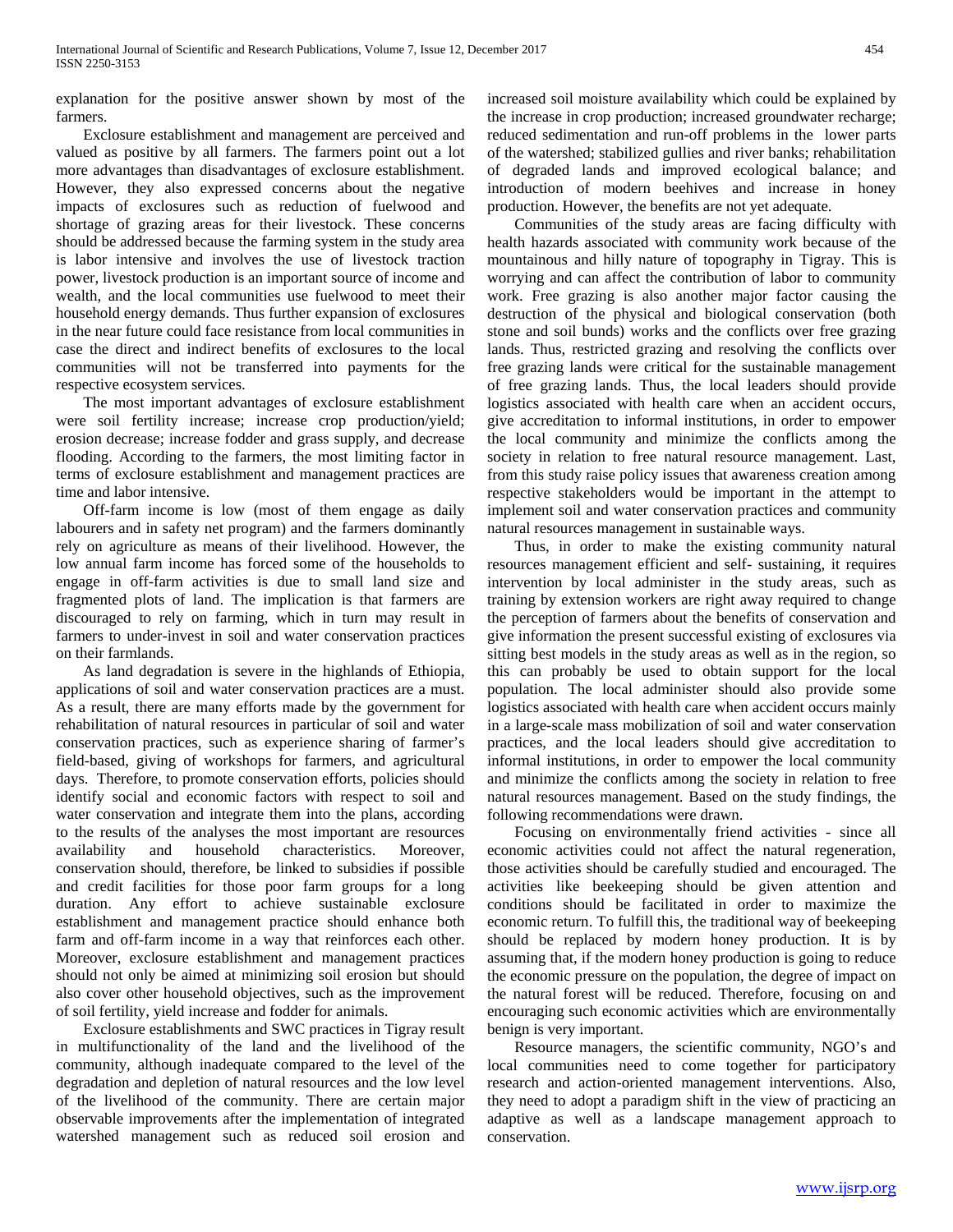Before expanding the area covered by exclosures, it is crucial to consider forest management options such as enrichment plantation of indigenous woody species that can grow fast in exclosures to address the shortage of fuelwood and improve future ecological and economical benefits of the exclosures. As fuelwood shortages are one of the concerns for the negative impacts of exclosures raised by the local communities, enhancing fuelwood supply from exclosures could reduce resistance from the local communities while planning to expand the area covered by exclosures. Moreover, transferring the direct and indirect benefits of exclosures into payments for the respective ecosystem services could increase the interest of the local communities on exclosures.

 Special attention should be given to solve the shortage of grazing land due to exclosure so as to encourage community's interest in expanding and managing exclosure practices in their locality.

 In the area due to small farm size and fragmented plots of land households are characterized by food insecurity. Any effort to achieve food security should enhance both farm and off-farm income in a way that reinforces each other, extension workers or development agents are urgently needed to give educate the farmers to maximize public awareness for the effective and sustainable use of exclosures and management practices, and the availability of credit is not a solution by itself unless it is accompanied by better rearrangement on repayments.

Farmers should be given repayment grace period in times of complete crop failure. Credit access should not also associate with the wealth status of farmers such as oxen and landholdings to address the poor to participate in the application of modern technologies.

 Finally, there is a need for sensitization of farmers to form groups to benefit formal training of all community in the exclosures and soil and water conservation technologies and capacity building of farmers in other livelihoods areas to reduce the burden on natural resources.

#### ACKNOWLEDGEMENTS

 The corresponding author acknowledges International Foundation for Sciences (**IFS**) of Sweden, Addis Ababa University Department of Plant Biology and Biodiversity Management, and Mekelle University for financial and logistical support.

#### **REFERENCES**

- [1] Abera, B. (2003). Factors influencing the adoption of soil conservation practices in North western Ethiopia. Institute of Rural development University of Goettingen D-37073 Gottingen-Waldweg 26, Germany.
- [2] Aklilu, A. (2006). Caring for the Land. Best practices in soil and water conservation in Beressa watershed, highlands of Ethiopia. Tropical Resource Management Papers No. 76. Wageningen, the Netherlands.
- [3] Alemneh, D., Shishira, E.K., Yanda, P.Z., and Johnsen, F.H. (1997). "Land Degradation in Tanzania: Perception from the village." In World Bank Technical Paper, No.370, Washington D.C, pp. 1-17.
- [4] Bedru, B., Muys, B., Ferdu, N., Tollens, E., Nyssen, J., Deckers, J., and Mathijs, E. (2009). The economic contribution of forest resource use to rural livelihoods in Tigray, Northern Ethiopia. *Forest Policy and Economics*  **11**: 109-117.
- [5] Bekele, S., and Holden, S.T. (1998). 'Resource Degradation and Adoption of Land Conservation Technologies in the Ethiopian Highlands: A casestudy in Andit Tid', North Shewa. *Agricultural Economics* **18:** 233–247.
- [6] Belete, T. (2003). "Efforts for Sustainable Land Management in Tigray: The Role of Extension." In Policies for Sustainable Land Management in the Highlands of Tigray, Northern Ethiopia: Summary of Papers and Proceedings of a Workshop Held at Axum Hotel, Mekelle, Ethiopia, 28– 29 March 2002, Berhanu, G., Pender, J., Ehui, S., and Mitiku, H. (eds.). Issue 14 of EPTD workshop Summary. Socio-Economics and Policy Research Working Papers. Mekelle University, International Livestock Research Institute, International Food Policy Research Institute. Mekelle, Ethiopia. Pp. 3-6.
- [7] Berhanu, G., and Swinton, S.M. (2003). 'Investment in soil conservation in northern Ethiopia: the role of land tenure security and public programs'. *Agricultural Economics* **29:** 69- 84.
- [8] Berhanu, G., Pender, J., and Girmay, T. (2003). Community natural Resources management: The case of woodlots in northern Ethiopia. *Environment and Development Economics* **8:** 129-148.
- [9] Betru, N., Jawad, A., and Ingrid, N. (2005). Exploring ecological and socio-Economic issues for the improvement of area enclosure management: A Case Study from Ethiopia. DCG Report No. 38. May 2005. Pp 3-30.
- [10] Campbell, B., Mandondo, A., Nemarundwe, N., and Sithole, B. (2001). Challenges to proponents of common property resource systems: Despairing voices from the social forests of Zimbabwe. *World Development* **29 (4):** 589-600.
- [11] Carucci, V. (2003). Pond Construction Manual: World Food Programme, Addis Ababa, Ethiopia.
- [12] Chisholm, N. (1998). Community-Based Natural Resource Management in Tigray, Northern Ethiopia. The World Bank/WBI's CBNRM Initiative.
- [13] CSA (Central Statistical Agency of Ethiopia). (2008). Summary and statistical report of the 2007 population and housing Census. Addis Ababa, Ethiopia. 114p.
- [14] Daniel, W. (1995). *Biostatics:* A foundation for analysis in the health science, (6<sup>th</sup> Ed.). Georgia State University, New York.
- [15] Descheemaeker, K., Nyssen, J., Rossi, J., Poesen, J., Mitiku, H., Moeyersons, J., & Deckers, J. (2006). Sediment deposition and pedogenesis in exclosures in the Tigray Highlands, Ethiopia. *Geoderma*, **132:** 291-314.
- [16] Ersado, L., Amacher, G., and Alwang, J. (2004). Productivity and land enhancing technologies in northern Ethiopia: health, public investments, and sequential adoption. *American Journal of Agricultural Economics* **86(2):** 321-331.
- [17] Fitsum, H., Pender, J. and Nega, G. (1999). Land degradation and strategies for sustainable land management in the Ethiopian highlands: Tigray Region (2nd edition). Socio-economics and Policy Research Working Paper 25. ILRI (International Livestock Research Institute), Nairobi, Kenya. 80pp.
- [18] Hoben, A. (1995). Paradigms and politics: The cultural construction of Environmental Policy in Ethiopia, *World Development* **23:** 1007-1021.
- [19] Kebrom, T. (2001). Natural regeneration of degraded hill slopes in Southern Wello, Ethiopia: A study based on permanent plot. *Applied geography* **21:** 275-300.
- [20] Kessler, T. (2006). Moving people towards collective action in soil and water conservation. Experiences from the Bolivian mountain valleys. Ph.D. Dissertation, Wageningen , the Netherlands.
- [21] Krishna, R., Tiwari, E., Bishal, K., Sitaula, E., Ingrid, L., Nyborg, P., Giridhari, E., and Paudel, S. (2008). Determinants of Farmers' Adoption of Improved Soil Conservation Technology in a Middle Mountain Watershed of Central Nepal Environmental Management **42:** 210-222.
- [22] Makepe, P. (2006). The evolution of institutions and rules governing communal grazing lands in Botswana. *Eastern Africa Social Science Research Review* **22 (1):** 39-61.
- [23] Mamo, K., Ehrich, D., Teberlet, P., Sileshi, N., and Brochmann, C. (2007). Phylogeography and Conservation genetics of a giant *Lobelia* (*Lobelia giberroa*) in Ethiopian and Tropical Eastern Africa. *Molecular Ecology* **16**: 1233−1243.
- [24] Mulugeta, L., Karltun, E., and Olsson, M. (2005). Soil organic matter dynamics after deforestation along a farm field chronosequence in southern highlands of Ethiopia. *Agric. Ecosyst. Environ.* **109:** 9-19.
- [25] Nyssen, J., Mitiku Haile, Naudts, J., Munro, R.N., Poesen, J., Moeyersons, J., Frankl, A., Deckers, J. and Pankhurst, R. (2009). "Desertification?